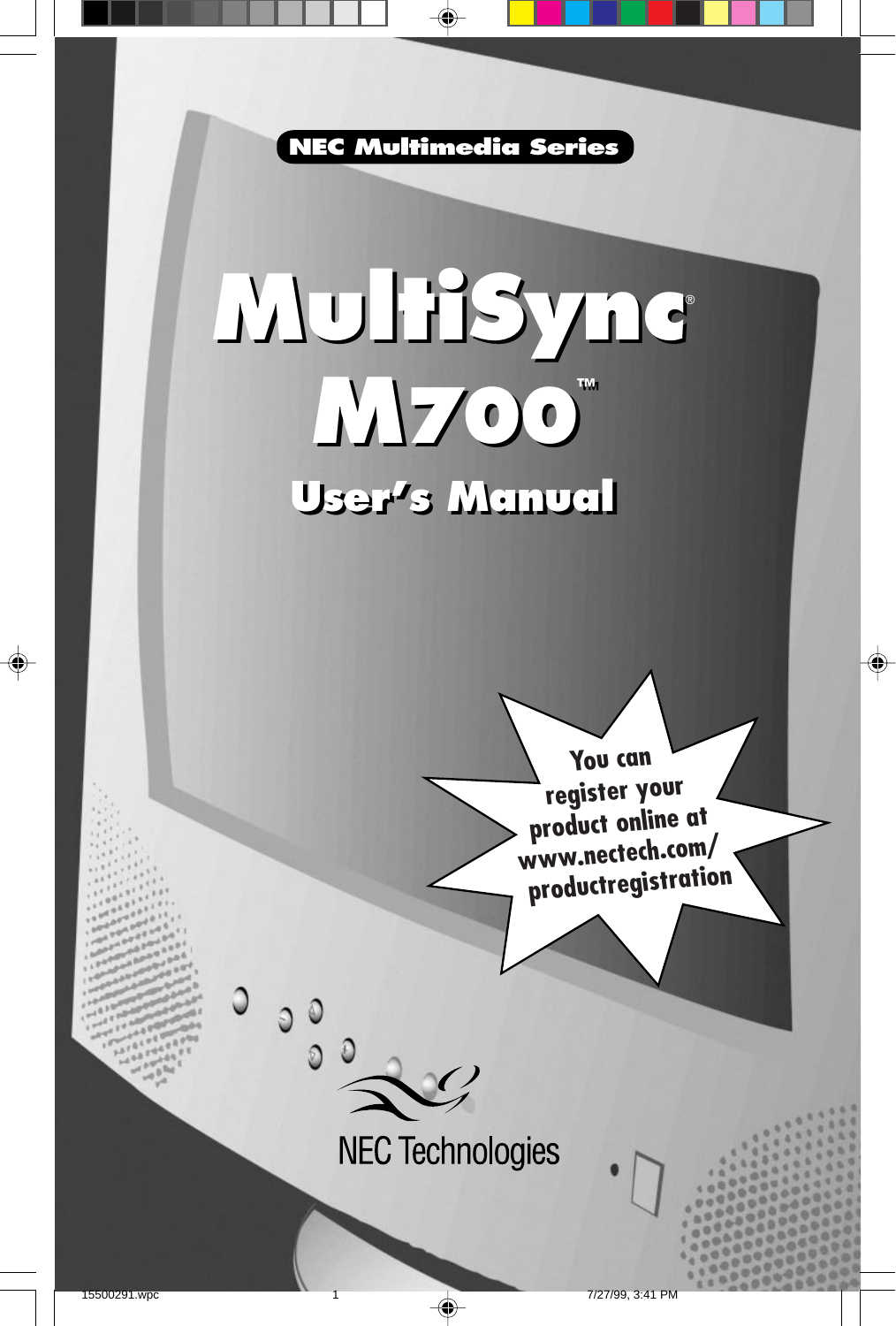# **Index**

| 1         |
|-----------|
| 2         |
| $3 - 4$   |
| $5 - 8$   |
| $9 - 10$  |
| 11        |
| 12        |
| 13        |
| 14        |
| 15        |
| 16        |
| 17        |
| 18        |
| 19-20     |
| $21 - 22$ |
| $24 - 25$ |
| 26        |
| 27        |
| 28        |
| 29        |
| 30        |
| 31        |
|           |

 $\Rightarrow$ 

 $\overline{\phantom{a}}$ 

T

 $\color{red}\blacklozenge$ 

 $\bigcirc$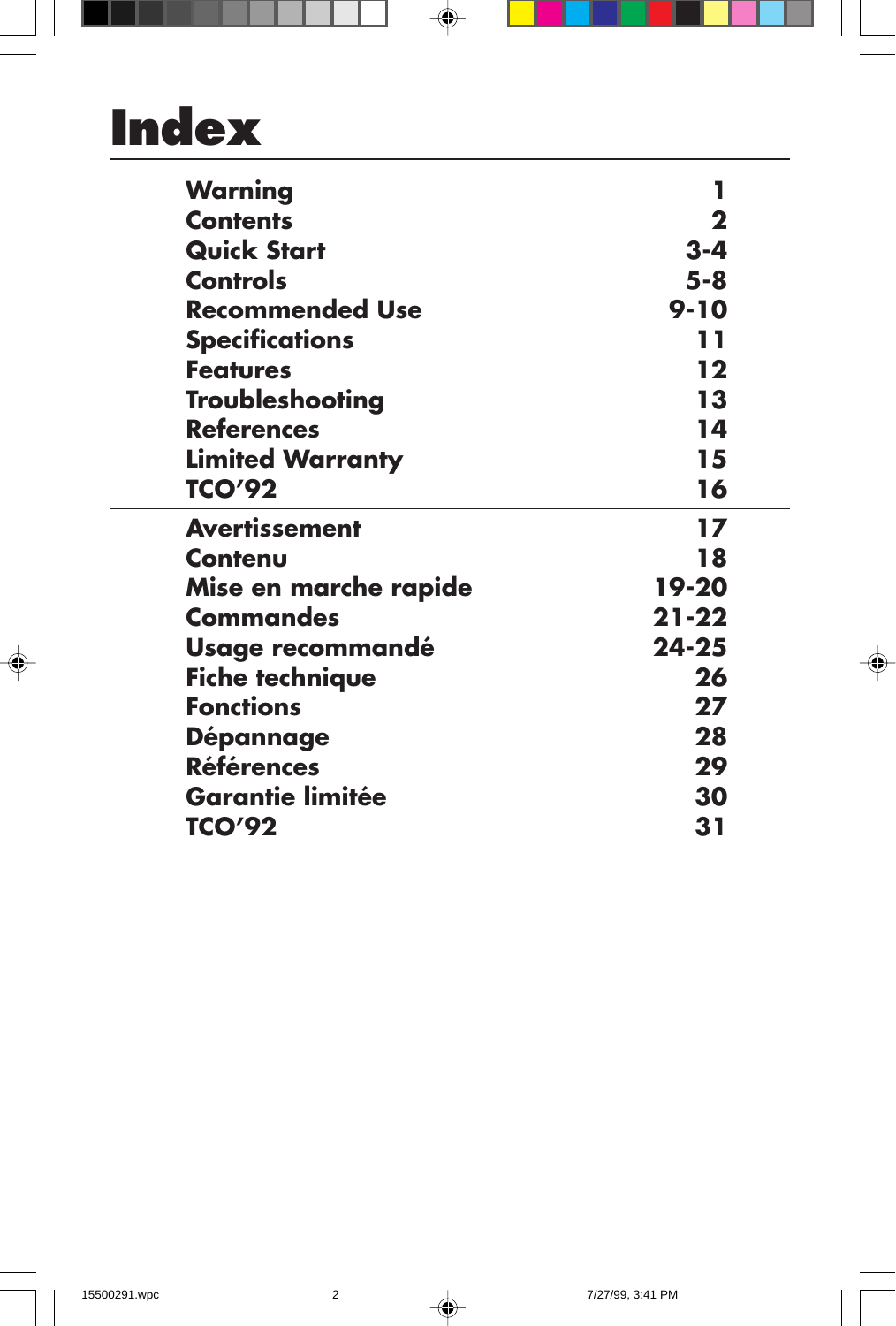

#### **WARNING**



TO PREVENT FIRE OR SHOCK HAZARDS, DO NOT EXPOSE THIS UNIT TO RAIN OR MOISTURE. ALSO, DO NOT USE THIS UNIT'S POLARIZED PLUG WITH AN EXTENSION CORD RECEPTACLE OR OTHER OUTLETS UNLESS THE PRONGS CAN BE FULLY INSERTED.

REFRAIN FROM OPENING THE CABINET AS THERE ARE HIGH VOLTAGE COMPONENTS INSIDE. REFER SERVICING TO QUALIFIED SERVICE PERSONNEL.



#### **CAUTION** RISK OF ELECTRIC SHOCK • DO NOT OPEN



CAUTION: TO REDUCE THE RISK OF ELECTRIC SHOCK, DO NOT REMOVE COVER (OR BACK). NO USER SERVICEABLE PARTS INSIDE. REFER SERVICING TO QUALIFIED SERVICE PERSONNEL.



This symbol warns user that uninsulated voltage within the unit may have sufficient magnitude to cause electric shock. Therefore, it is dangerous to make any kind of contact with any part inside this unit.

This symbol alerts the user that important literature concerning the operation and maintenance of this unit has been included. Therefore, it should be read carefully in order to avoid any problems.

#### **Canadian Department of Communications Compliance Statement**

- DOC: This Class B digital apparatus meets all requirements of the Canadian Interference-Causing Equipment Regulations.
- C-UL: Bears the C-UL Mark and is in compliance with Canadian Safety Regulations according to C.S.A. 22.2 #950.

#### **FCC Information**

- 1.Use the attached specified cables with the JC-1735VMA-3 color monitor so as not to interfere with radio and television reception.
	- (1) Please use the supplied power cable or equivalent to ensure FCC compliance.
	- (2) Shielded captive combined signal cable.
	- Use of other cables and adapters may cause interference with radio and television reception.
- 2. This equipment has been tested and found to comply with the limits for a Class B digital device, pursuant to part 15 of the FCC Rules. These limits are designed to provide reasonable protection against harmful interference in a residential installation. This equipment generates, uses, and can radiate radio frequency energy, and, if not installed and used in accordance with the instructions, may cause harmful interference to radio communications. However, there is no guarantee that interference will not occur in a particular installation. If this equipment does cause harmful interference to radio or television reception, which can be determined by turning the equipment off and on, the user is encouraged to try to correct the interference by one or more of the following measures:
	- Reorient or relocate the receiving antenna.
	- Increase the separation between the equipment and receiver.
	- Connect the equipment into an outlet on a circuit different from that to which the receiver is connected.
	- Consult your dealer or an experienced radio/TV technician for help.

If necessary, the user should contact the dealer or an experienced radio/television technician for additional suggestions. The user may find the following booklet, prepared by the Federal Communications Commission, helpful: "How to Identify and Resolve Radio-TV Interference Problems." This booklet is available from the U.S. Government Printing Office, Washington, D.C., 20402, Stock No. 004-000-00345-4.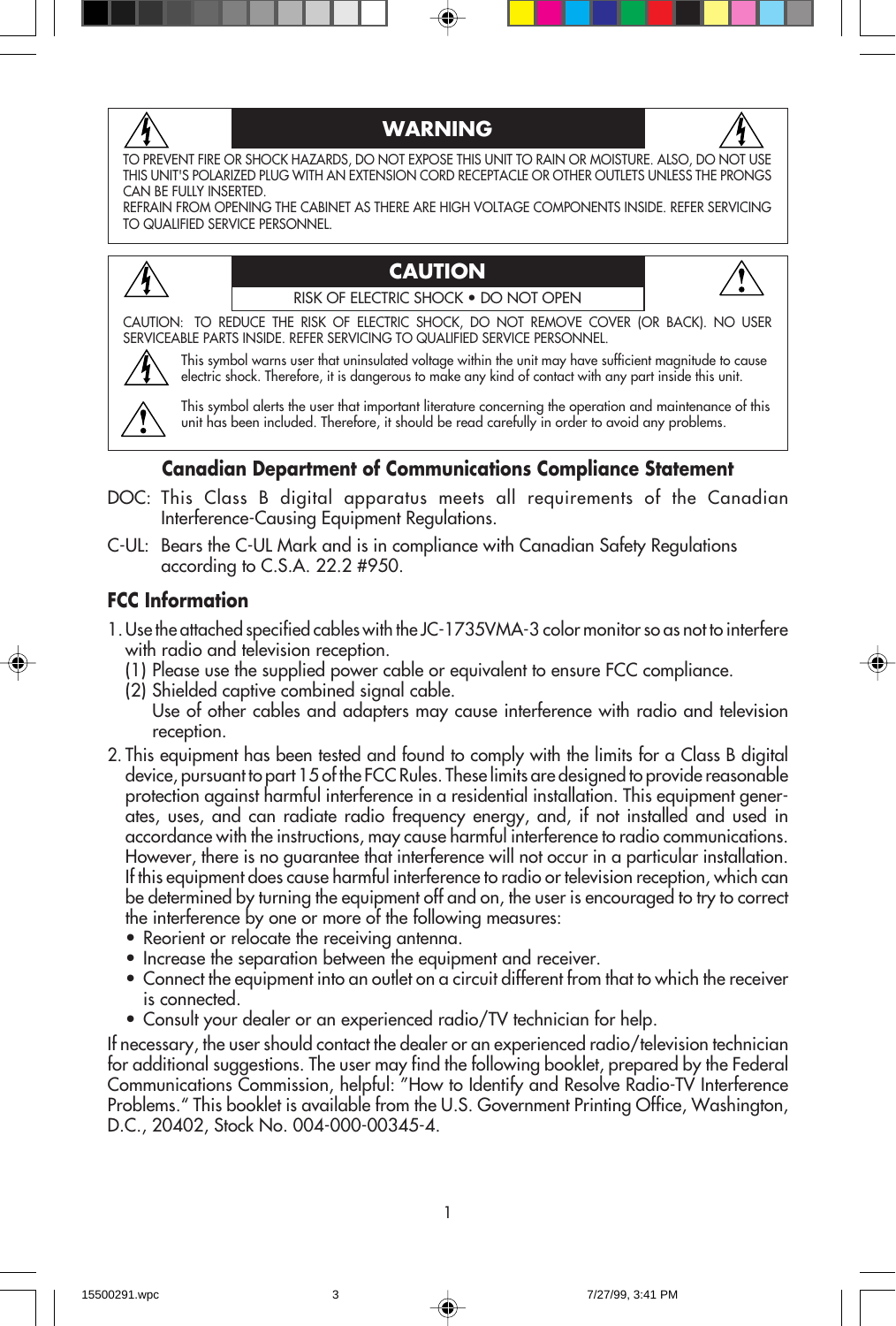## **Contents**

### **You can register your product online at www.nectech.com/productregistration**

Your new NEC Technologies MultiSync® M700™ monitor box\* should contain the following:

- MultiSync M700 (JC-1735VMA-3) Monitor with removable tilt/swivel base
- Power Cord
- Captive Combined Signal Cable
- User's Manual



\* Remember to save your original box and packing material to transport or ship the monitor.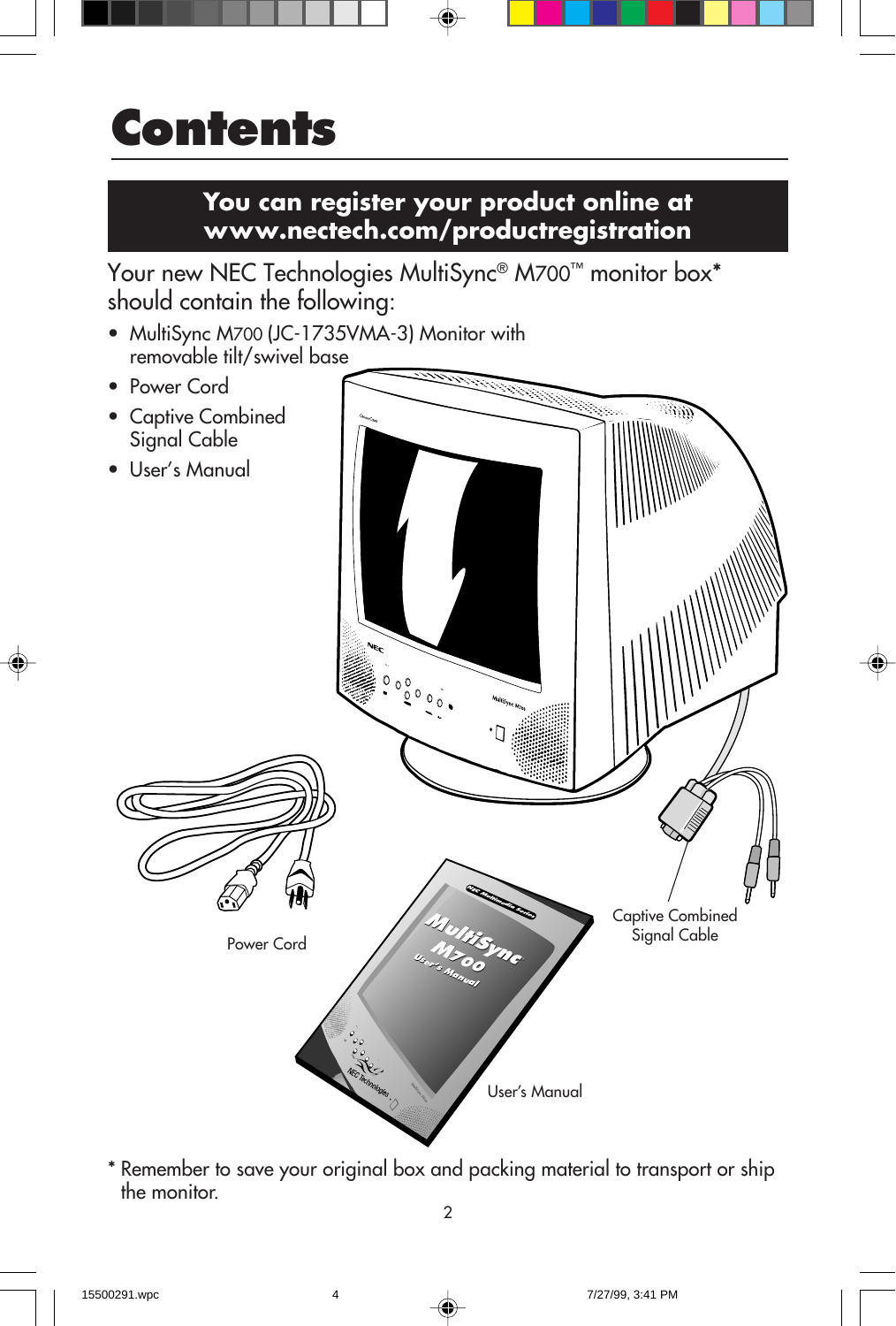# **Quick Start**

To attach the MultiSync® M700™ monitor to your system, follow these instructions:

- 1. Turn off the power to your computer.
- 2. If necessary, install the display card into your system. For more information, refer to the display card manual.
- 3. For the PC: Connect the MultiSync M700 15-pin mini D-SUB of the captive combined signal cable to the connector of the display card in your system (Figure A.1). Tighten all screws.



For the Mac: Connect the Macintosh cable adapter (not included) to the monitor connector on the Macintosh (Figure B.1). Attach the 15-pin mini D-SUB end of the captive combined signal cable to the Macintosh cable adapter on the computer (**Figure B.1**). Tighten all screws.

NOTE: To obtain the MultiSync M700 cable adapter, call NEC Technologies at (800) 820-1230.

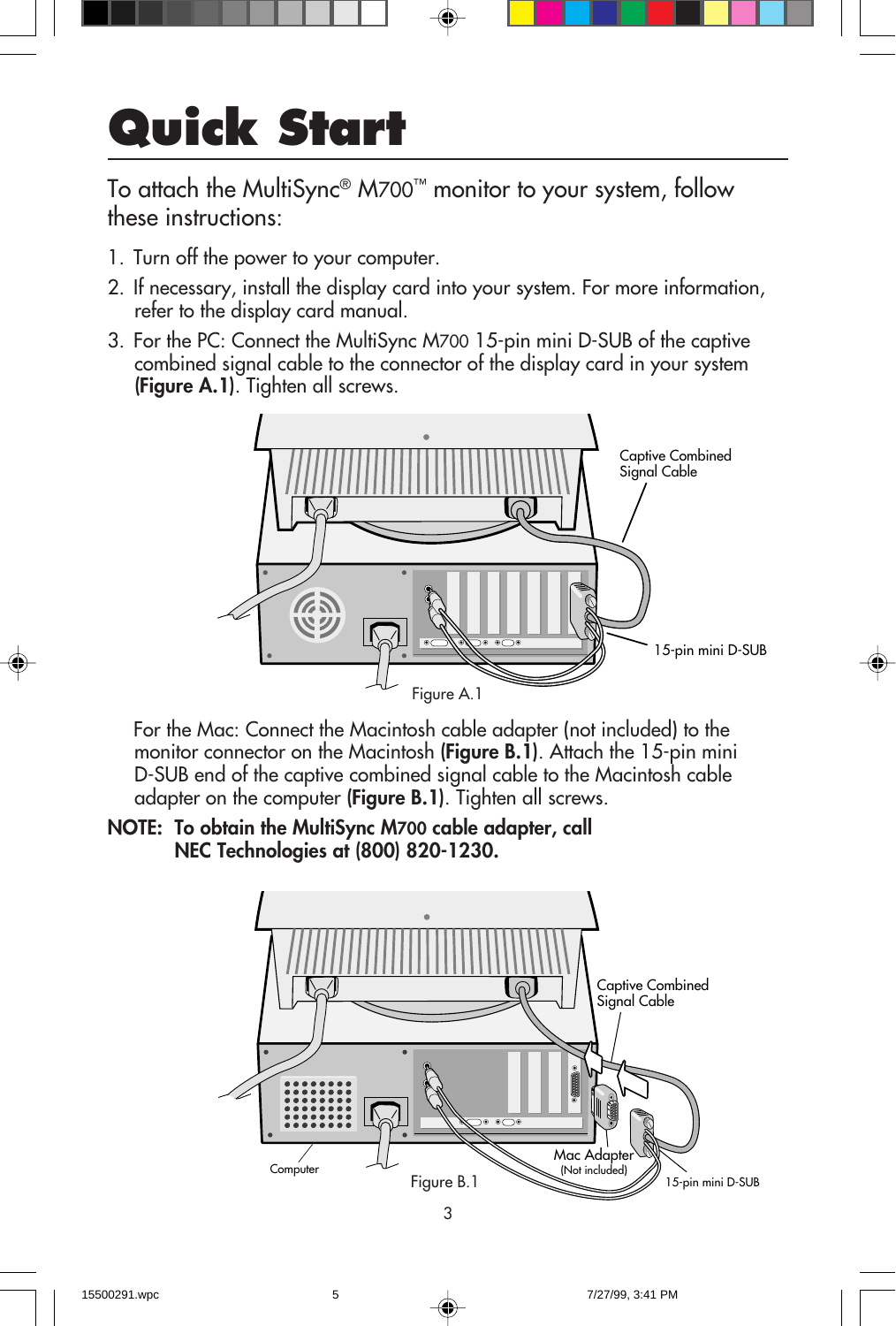# **Quick Start cont.**

- 4. Locate the audio output connection on the component(s) which will serve as the source(s) for the built-in speakers. (The component(s) could be your system, CD-ROM, sound card, etc.).
- 5. Once you have determined the source, identify the connector present from the source and connect the stereo input cable.

#### Headphone

Headphones may be connected to the "Headphones" output on the left of the monitor's bezel marked " $\bigcirc$ ". While the headphones are connected, the sound from the speakers will be disabled. Headphones can be purchased from your local electronics store.

#### Microphone

Connect stereo male mini jack cable to the microphone (MIC IN) input on the rear of your system. (Figure A.1, B.1)

- NOTE: There is a microphone hole on the **front** of the monitor marked " $\mathcal{P}^{\mathcal{N}}$ ". This is the location of the built-in microphone. This is not to be used for the input for the mini jack cable. (Figure D.1)
- 6. For download information on the Windows® 95/98 INF file for your MultiSync® monitor, refer to the **References** section of this User's Manual.
- 7. Connect one end of the power cord to your MultiSync® monitor and the other end to the power outlet. (**Figure C.1**)
- 8. Turn on your MultiSync monitor (Figure D.1) and computer.
- NOTE: If you have any problems, please refer to the **Troubleshooting** section of this User's Manual.

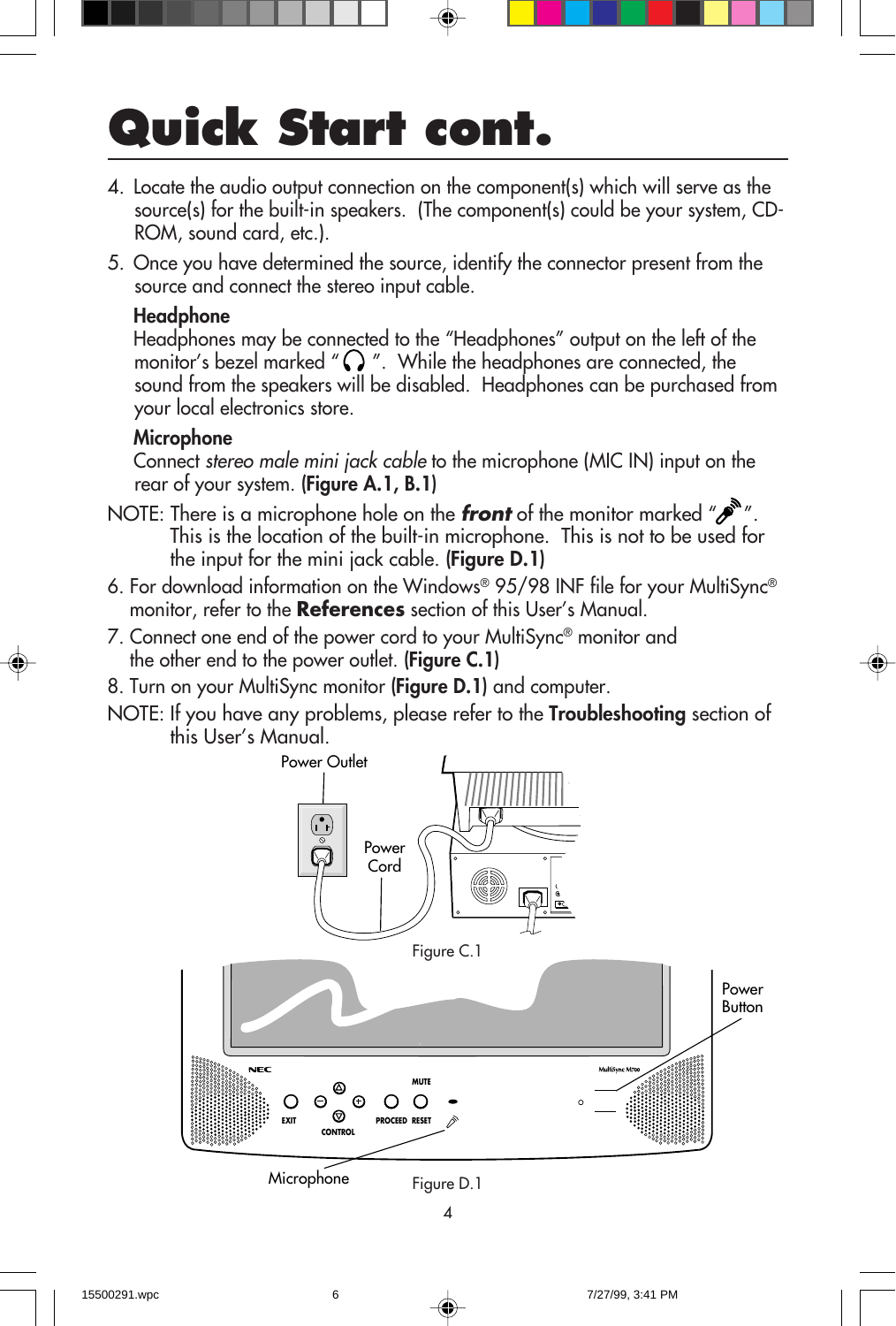# **Controls**

OSM™ (On-Screen Manager) control buttons on the front of the monitor function as follows:

|                              | <b>Main Menu</b>                                                                  | Sub-Menu                                                                                |
|------------------------------|-----------------------------------------------------------------------------------|-----------------------------------------------------------------------------------------|
| <b>EXIT</b>                  | Exits the OSM menu.                                                               | Exits to the OSM main menu.                                                             |
| <b>CONTROL</b><br>A/V        | Moves the highlighted<br>area up/down to select<br>one of the controls.           | Moves the highlighted area<br>up/down to select one of the<br>controls.                 |
| <b>CONTROL</b><br>$+/-$      | Moves highlighted<br>area left/right to select<br>one of the controls.            | Moves the bar in the $+$ or $-$<br>direction to increase or<br>decrease the adjustment. |
| <b>PROCEED</b>               | Has no function.                                                                  | Only executes control<br>or enters sub, sub-menu.                                       |
| <b>RESET/</b><br><b>MUTE</b> | Resets all the controls within<br>the highlighted menu<br>to the factory setting. | Resets the highlighted control<br>to the factory setting.                               |

NOTE: When RESET is pressed in the main and sub-menu, a warning window will appear allowing you to cancel the reset function.

NOTE ON OSM does not need to be activated to operate the mute function **MUTE** for the speakers. To quickly turn off the sound of the speakers, BUTTON: simply press the **MUTE** button. To disable the mute function and restore the sound, press the MUTE button again.

### **Speaker Controls**

Volume: Increases or decreases the sound output of speakers/headphones. Treble: Increases or decreases the treble.

Bass: Increases or decreases the bass.

Balance: Adjusts the balance between the right and left speakers/headphones. For additional sound controls, please see the Tools icon.

### **Brightness/Contrast Control**

**Brightness:** Adjusts the overall image and background screen brightness. Contrast: Adjusts the image brightness in relation to the background.

**Degauss:** Eliminates the buildup of stray magnetic fields which alter the correct scan of the electron beams and affect the purity of the screen colors, focus and convergence. When activated, your screen image will jump and waver a bit as the screen is demagnetized.

5

### **Caution: Please allow a minimum of 20 minutes to elapse between uses of the Degauss Control**.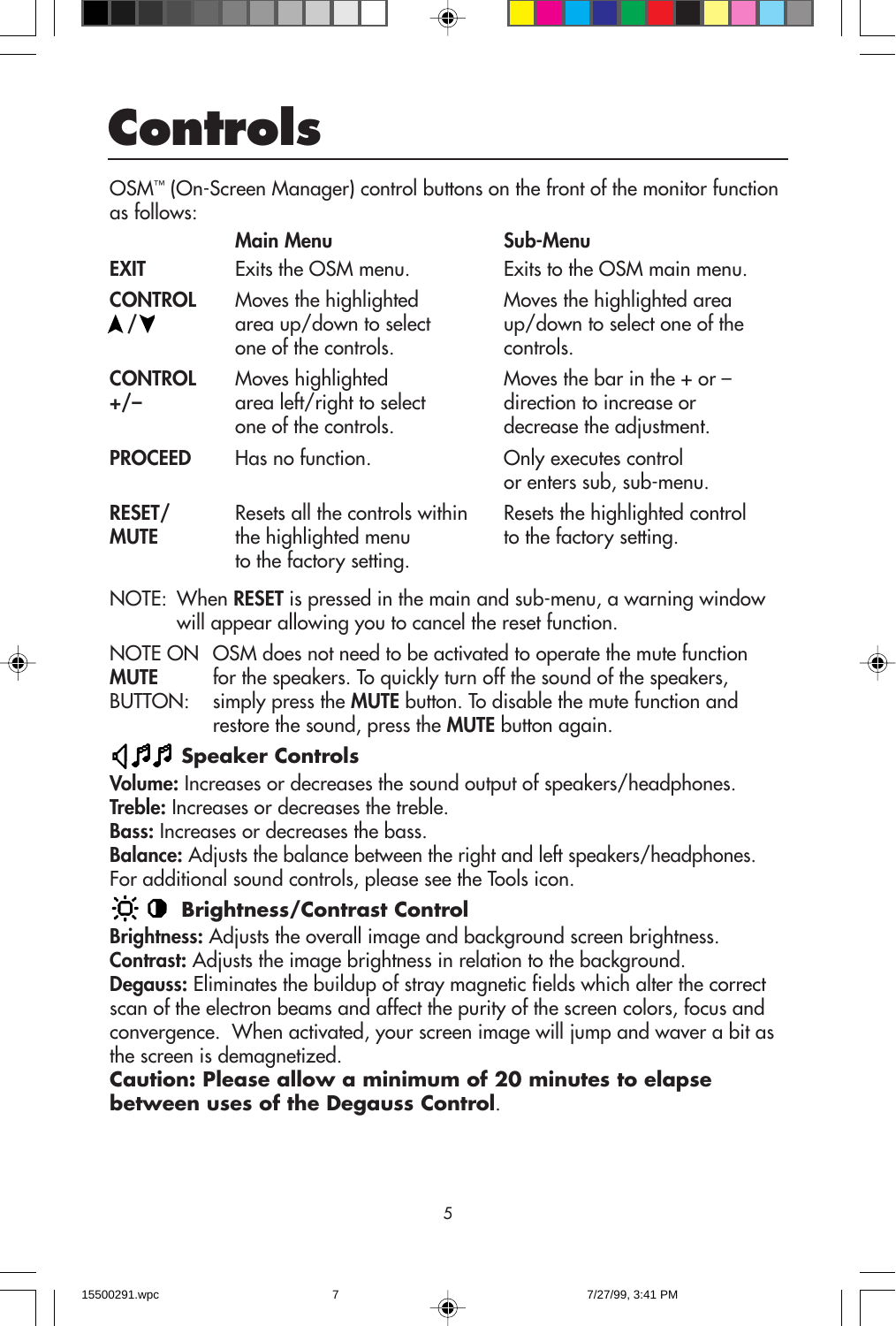# **Controls cont.**

### **Size and Position**

Left/Right: Moves the image horizontally (left or right).

**Down/Up:** Moves the image vertically (up or down).

Narrow/Wide: Increases or decreases the horizontal size of the image. Short/Tall: Increases or decreases the vertical size of the image.

### **Color Control/AccuColor® Control System**

Color presets 1 through 5 select the desired color setting. The bar is replaced by the color setting choice from 1 to 5. Each color setting is adjusted at the factory to the stated Kelvin. If a setting is adjusted, the name of the setting will change from Kelvin to Custom.

Color Gain: Increases or decreases red, green or blue depending upon which is selected. The change in color will appear on screen and the direction (increase or decrease) will be shown by the bars.

### **Geometry Controls**

### Geometry Controls Menu

The Geometry controls allow you to adjust the curvature or angle of the sides of your display.

Sides In/Out (pincushion): Increases or decreases the curvature of the sides either inward or outward.

Sides Left/Right (pincushion balance): Increases or decreases the curvature of the sides either to the left or right.

Sides Tilt (parallelogram): Increases or decreases the tilt of the sides either to the left or right.

Sides Align (trapezoidal): Increases or decreases the bottom of the screen to be the same as the top.

**Rotate (raster rotation):** Rotates the entire display clockwise or counterclockwise.

### **Tools**

Provides a list of optional adjustments which include the following:

**Surround Mode:** Provides 4 preset sound settings for various applications.

**Voice/Standard Mode:** For use with standard applications and telephony functions. This mode is factory preset and will remain as the primary setting unless another sound setting is selected.

Music/Game Mode: Maximizes the treble setting.

Movie/TV Mode: Maximizes the bass setting.

Mono to Stereo Mode: Converts the mono input to stereo sound for a simulated surround effect.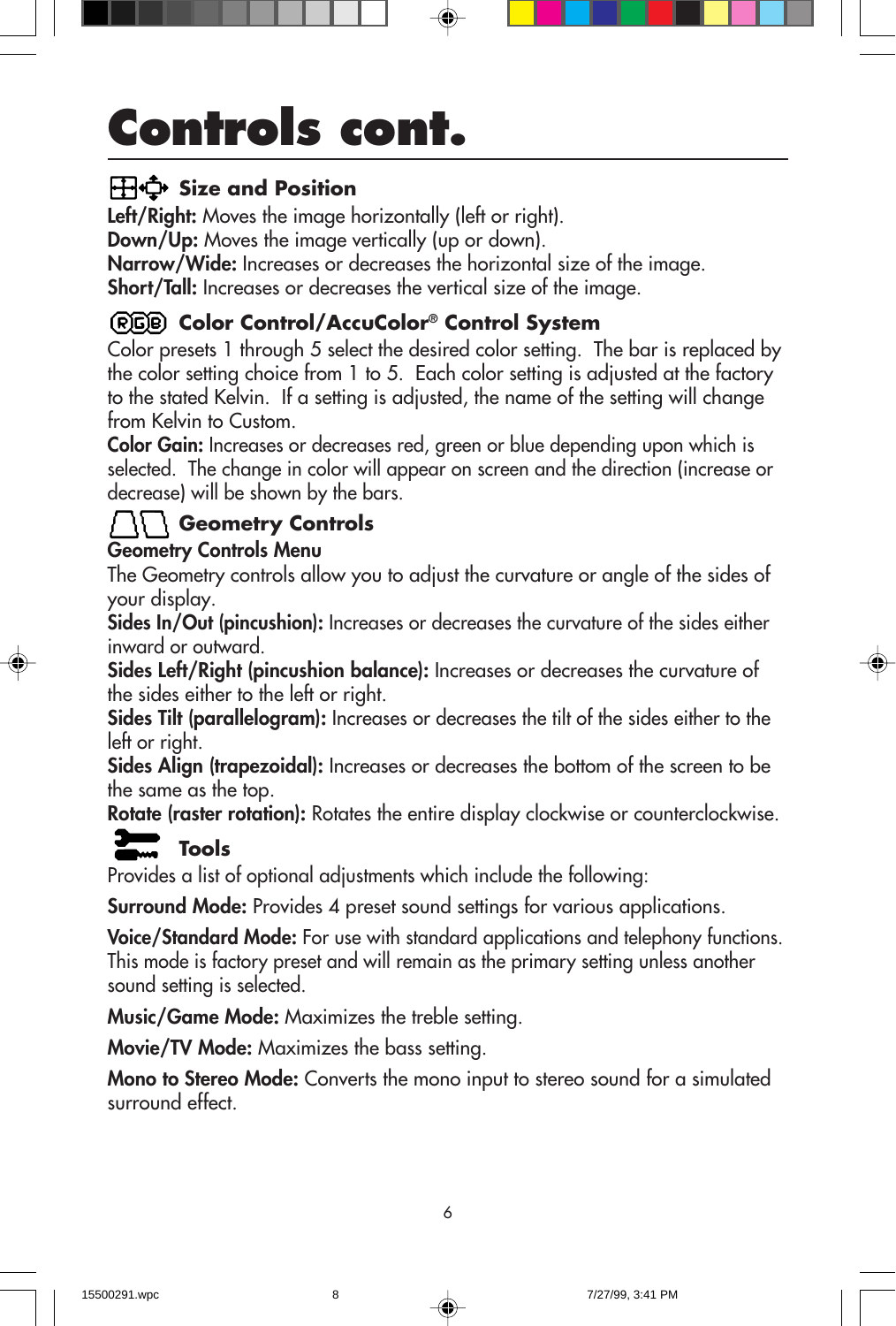# **Controls cont.**

This bar provides adjustment for changing the level of sound effects, acting as an equalizer.



NOTE: Select desired setting based upon your application.

**Language:** OSM™ menus are available in 6 languages.

**OSM Position:** You can choose where you would like the OSM image to appear on your screen. Selecting OSM Position allows you to manually adjust the OSM menu left, right, up or down.

**OSM Turn Off:** The OSM menu will stay on as long as it is in use. In the OSM Turn Off sub-menu, you can select how long the monitor waits after the last touch of a button to shut off the OSM menu. The preset choices are 10, 20, 30, 60, 120 seconds.

OSM Lock Out: This control completely locks out access to all OSM functions. When attempting to activate OSM while in the lock out mode, a screen will appear indicating that OSM is locked out. To activate the OSM Lock Out function, press **PROCEED**, then  $\blacktriangle$  and hold down simultaneously. To de-activate the OSM Lock Out, press **PROCEED**, then  $\blacktriangle$  and hold down simultaneously.

IPM™ System: ENABLE: The IPM System works normally and all stages of energy savings are utilized.

DISABLE: The Off Mode of the IPM System is not used.

NOTE:For standard systems and graphics boards, keep the factory setting at ENABLE.

Factory Preset: Selecting Factory Preset allows you to reset all OSM settings back to the factory settings. A warning statement will appear to confirm that you do want to reset ALL settings. Individual settings can be reset by highlighting the control to be reset and pressing the RESET button.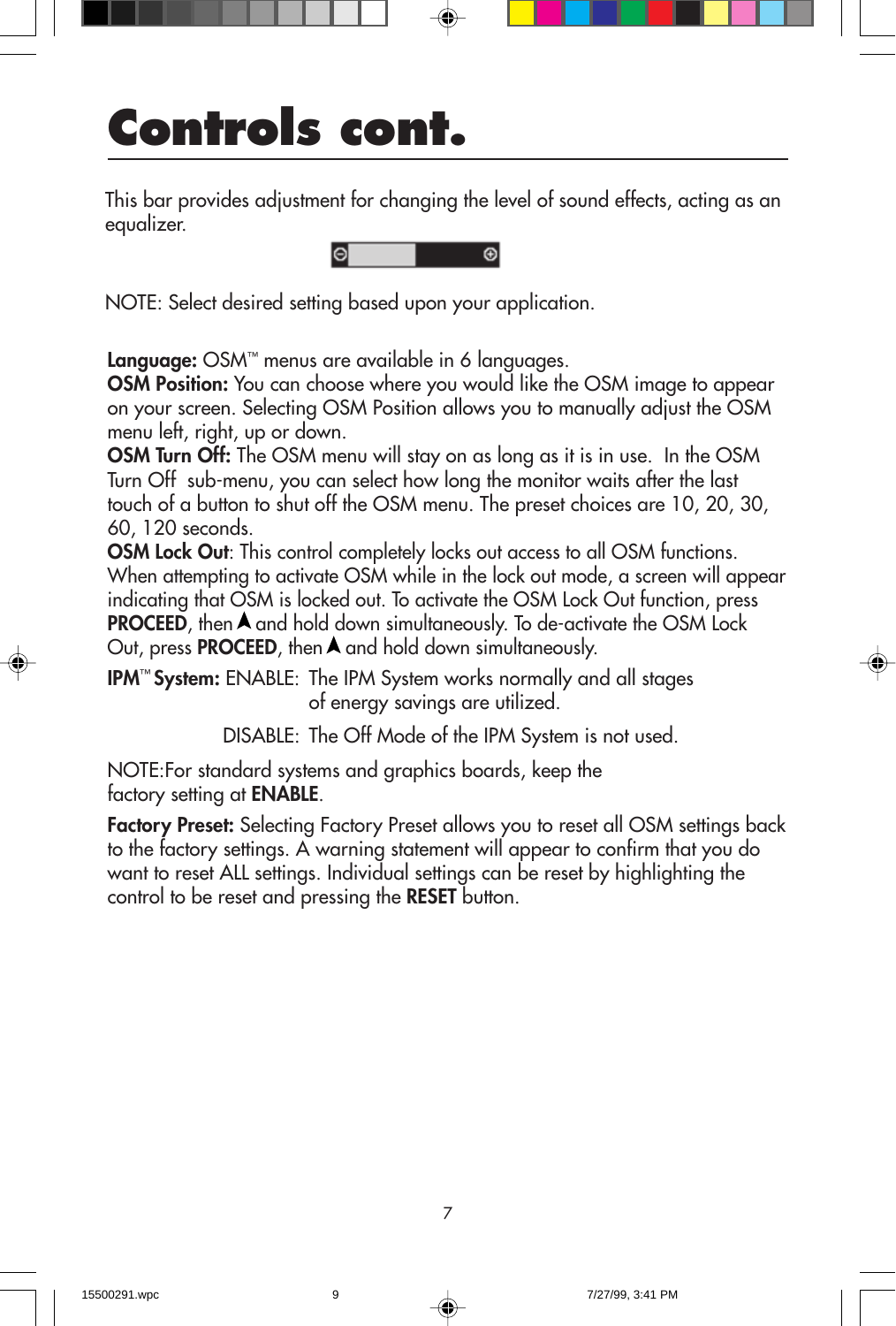# **Controls cont.**

### **Information**

Fitness Tips: The Fitness Tips provide you with helpful reminders to periodically rest your eyes. You may select how frequently the reminders are displayed based upon your individual needs. Select an interval from 15, 30, 45, 60, 90, 120 minutes for the tips to appear. When the tips appear, follow the advice of the tips and press EXIT to clear.

Display Mode: Indicates the current mode and frequency setting of the monitor. Monitor Info: Indicates the model and serial numbers of your monitor.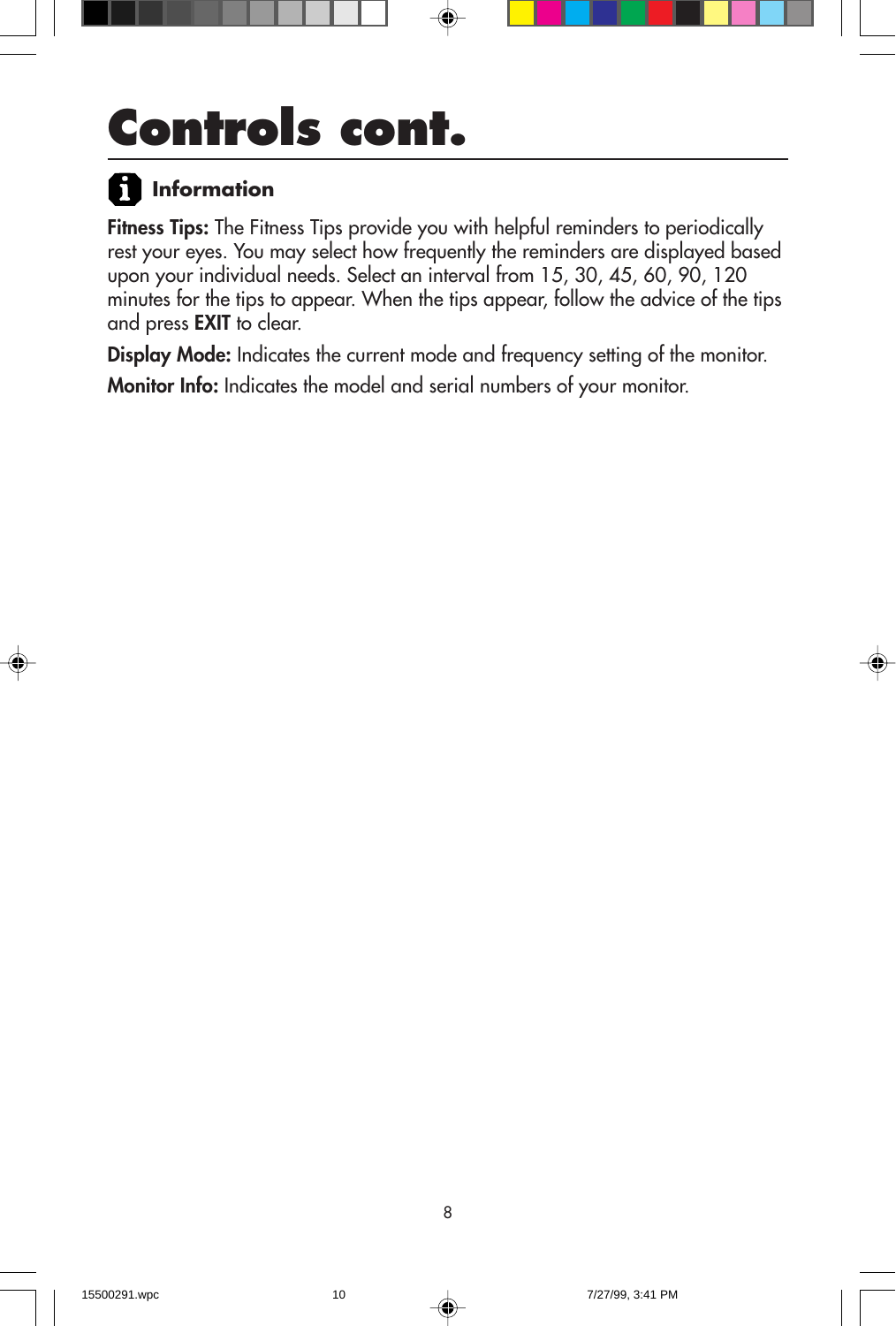# **Recommended Use**

### **Safety Precautions and Maintenance**



FOR OPTIMUM PERFORMANCE, PLEASE NOTE THE FOLLOWING WHEN SETTING UP AND USING THE MULTISYNC® M700™ COLOR MONITOR:



- DO NOT OPEN THE MONITOR. There are no user serviceable parts inside and opening or removing covers may expose you to dangerous shock hazards or other risks. Refer all servicing to qualified service personnel.
- Do not spill any liquids into the cabinet or use your monitor near water.
- Do not insert objects of any kind into the cabinet slots, as they may touch dangerous voltage points, which can be harmful or fatal or may cause electric shock, fire or equipment failure.
- Do not place any heavy objects on the power cord. Damage to the cord may cause shock or fire.
- Do not place this product on a sloping or unstable cart, stand or table, as the monitor may fall, causing serious damage to the monitor.
- Keep the monitor away from high capacity transformers, electric motors and other devices such as external speakers or fans, which may create strong magnetic fields.
- If possible, position the monitor so that it is facing the east to minimize the effects of the earth's magnetic field.
- Changing the direction of the monitor while it is powered on may cause image discoloration. To correct this, turn the monitor off for 20 minutes before powering it back on.

Immediately unplug your monitor from the wall outlet and refer servicing to qualified service personnel under the following conditions:

- When the power supply cord or plug is damaged.
- If liquid has been spilled, or objects have fallen into the monitor.
- If the monitor has been exposed to rain or water.
- If the monitor has been dropped or the cabinet damaged.
- If the monitor does not operate normally by following operating instructions.
- Allow adequate ventilation around the monitor so that heat can properly CAUTION
	- radiator or other heat sources. Do not put anything on top of monitor. The power cable connector is the primary means of detaching the system from the power supply. The monitor should be installed close to a power outlet which is easily accessible.

dissipate. Do not block ventilated openings or place the monitor near a

• Handle with care when transporting. Save packaging for transporting.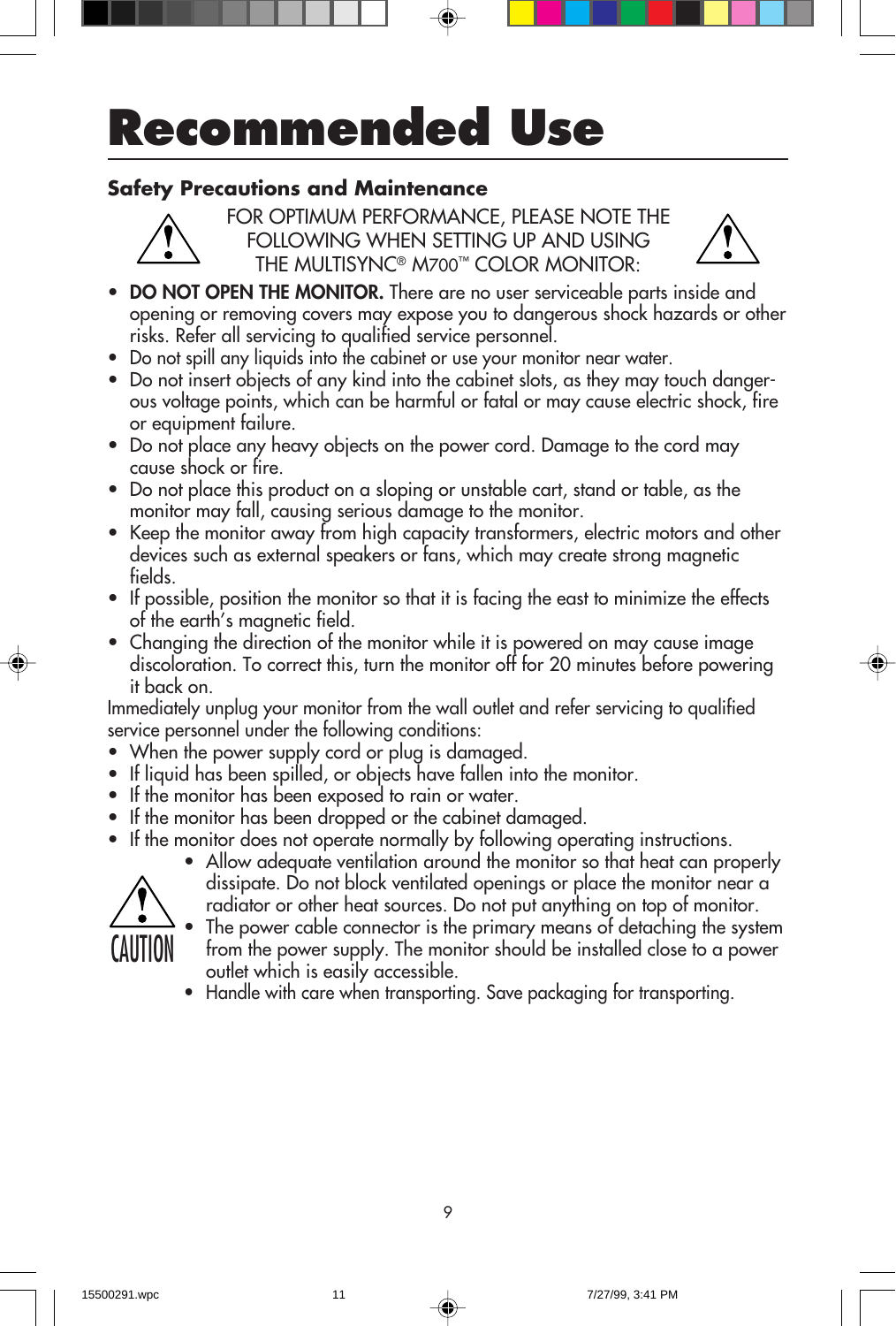# **Recommended Use cont.**

CORRECT PLACEMENT AND ADJUSTMENT OF THE MONITOR CAN REDUCE EYE, SHOULDER AND NECK FATIGUE. CHECK THE FOLLOWING WHEN YOU POSITION THE MONITOR:

- Adjust the monitor height so that the top of the screen is at or slightly below eye level. Your eyes should look slightly downward when viewing the middle of the screen.
- Position your monitor no closer than 12 inches and no further away than 28 inches from your eyes. The optimal distance is 18 inches.
- Rest your eyes periodically by focusing on an object at least 20 feet away. Blink often.



- Position the monitor at a 90° angle to windows and other light sources to minimize glare and reflections. Adjust the monitor tilt so that ceiling lights do not reflect on your screen.
- If reflected light makes it hard for you to see your screen, use an anti-glare filter.
- Clean your monitor regularly. Use a lint-free, non-abrasive cloth and a non-alcohol, neutral, non-abrasive cleaning solution or glass cleaner to minimize dust.
- Adjust the monitor's brightness and contrast controls to enhance readability.
- Use a document holder placed close to the screen.
- Position whatever you are looking at most of the time (the screen or reference material) directly in front of you to minimize turning your head while you are typing.
- Get regular eye checkups.

### **Ergonomics**

To realize the maximum ergonomics benefits, we recommend the following:

- Adjust the Brightness until the background raster disappears
- Do not position the Contrast control to its maximum setting
- Use the preset Size and Position controls with standard signals
- Use the preset Color Setting and Sides Left/Right controls
- Use non-interlaced signals with a vertical refresh rate between 75-120Hz
- Do not use primary color blue on a dark background, as it is difficult to see and may produce eye fatigue due to insufficient contrast

For more detailed information on setting up a healthy work environment, call NEC at (800) 820-1230, NEC FastFacts™ information at (800) 366-0476 and request document #900108 or write the American National Standard for Human Factors Engineering of Visual Display Terminal Workstations – ANSI-HFS Standard No. 100-1988 – The Human Factors Society, Inc. P.O. Box 1369, Santa Monica, California 90406.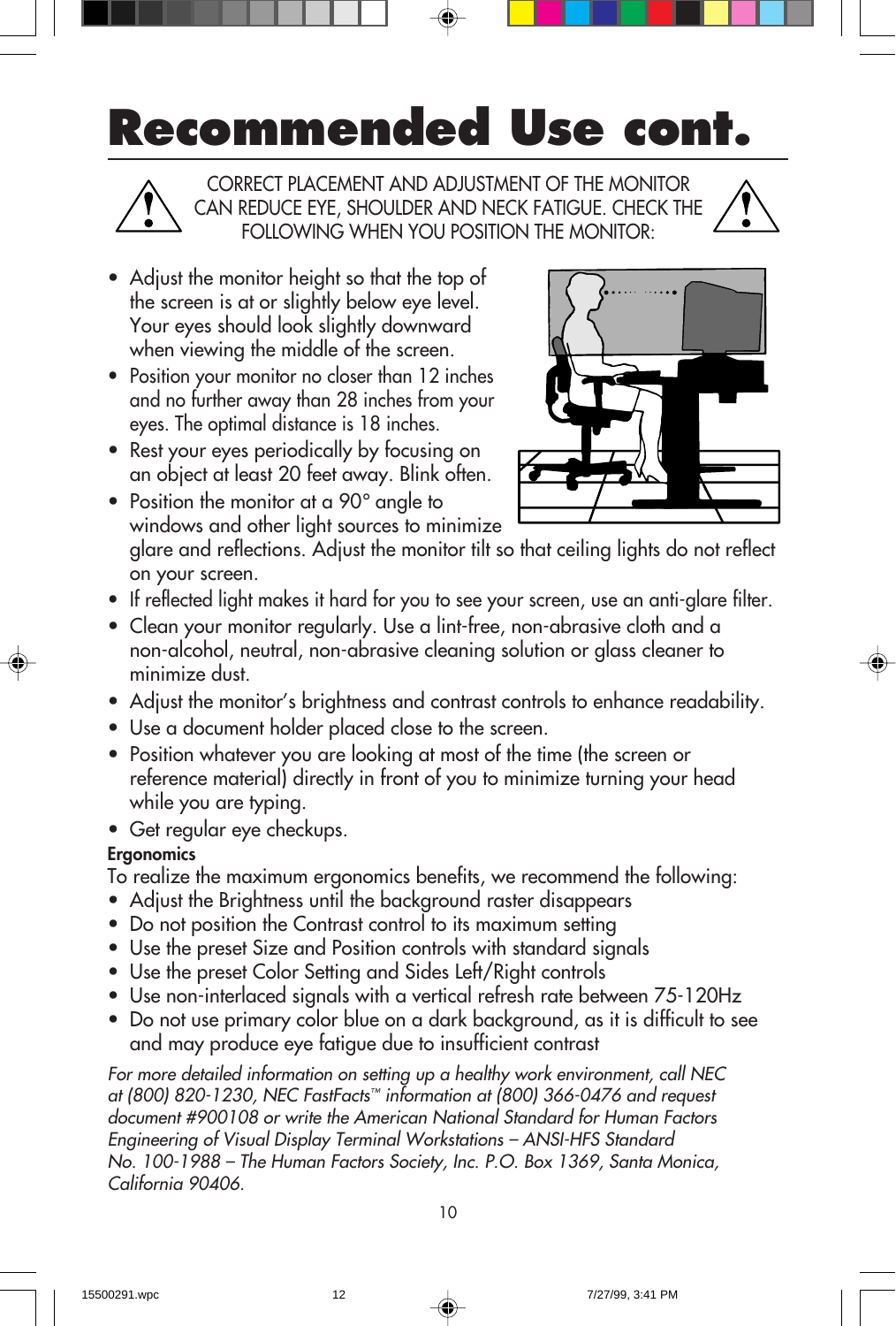# **Specifications**

| <b>Monitor</b><br><b>Specifications</b>                                                                                                  | MultiSync® M700™<br><b>Monitor</b>                                                                                                                                                                         | <b>Notes</b>                                                                                                                                                                                                           |  |
|------------------------------------------------------------------------------------------------------------------------------------------|------------------------------------------------------------------------------------------------------------------------------------------------------------------------------------------------------------|------------------------------------------------------------------------------------------------------------------------------------------------------------------------------------------------------------------------|--|
| Picture Tube<br>Diagonal:<br>Viewable Image Size:<br>Radius:                                                                             | 17 inch<br>15.6 inch<br>1210 mm                                                                                                                                                                            | 90° deflection, 0.25 mm mask pitch,<br>CromaClear® CRT, medium-short persistence<br>phosphor, multi-layered, anti-static screen<br>coating, semi-dark-tint screen, Invar Shadow<br>Mask and OptiClear® screen surface. |  |
| Video:<br>Input Signal<br>Sync:                                                                                                          | ANALOG 0.7 Vp-p/75 Ohms<br>Separate sync. TTL Level<br>Horizontal sync. Positive/Negative<br>Vertical sync. Positive/Negative                                                                              |                                                                                                                                                                                                                        |  |
| Analog input:<br><b>Display Colors</b>                                                                                                   | Unlimited number of Colors                                                                                                                                                                                 | Depends on display card used.                                                                                                                                                                                          |  |
| Horizontal:<br>Synchronization<br>Vertical:<br>Range                                                                                     | 31 kHz to 70 kHz<br>55 Hz to 120 Hz                                                                                                                                                                        | Automatically<br>Automatically                                                                                                                                                                                         |  |
| <b>Resolutions Supported</b><br>Resolution based on horizontal and<br>vertical frequencies only                                          | 640 x 480 @ 60 to 120 Hz<br>800 x 600 @ 55 to 110 Hz<br>832 x 624 @ 55 to 105 Hz<br>1024 x 768 @ 55 to 87 Hz  NEC cites recommended resolution at<br>1152 x 870 @ 55 to 76 Hz<br>1280 x 1024 @ 55 to 65 Hz | Some systems may not support<br>all modes listed.<br>85 Hz for optimal display performance.                                                                                                                            |  |
| Horizontal:<br>Active Display Area<br>Vertical:<br>(Factory Setting)                                                                     | 306 mm/12.0 inches<br>$230$ mm/9.1 inches                                                                                                                                                                  | Dependent upon signal timing used,<br>and does not include border area.                                                                                                                                                |  |
| Active Display Area<br>(Full Scan)                                                                                                       | 316 mm/12.4 inches<br>237 mm/9.3 inches                                                                                                                                                                    | Dependent upon signal timing used,<br>and does not include border area.                                                                                                                                                |  |
| Input:<br>Sound System<br>Output:<br>Microphone Out:                                                                                     | 500mVrms 3.5mm stereo mini-plug<br>Speaker (1W + 1W stereo) Headphone (3.5mm stereo mini-jack)<br>3.5mm mini-plug w/power supply                                                                           |                                                                                                                                                                                                                        |  |
| Power Supply                                                                                                                             | AC 100 - 120 V, 50/60 Hz                                                                                                                                                                                   |                                                                                                                                                                                                                        |  |
| <b>Current Rating</b>                                                                                                                    | $1.5A \otimes 100 - 120 V$                                                                                                                                                                                 |                                                                                                                                                                                                                        |  |
| <b>Dimensions</b>                                                                                                                        | 403 mm (W) x 451 mm (H) x 450 mm (D)<br>15.9 inches (W) x 17.8 inches (H) x 17.7 inches (D)                                                                                                                |                                                                                                                                                                                                                        |  |
| Weight                                                                                                                                   | 17.1 kg<br>37.7 lbs                                                                                                                                                                                        |                                                                                                                                                                                                                        |  |
| <b>Environmental Considerations</b><br><b>Operating Temperature:</b><br>Humidity:<br>Feet:<br>Storage Temperature:<br>Humidity:<br>Feet: | 10°C to +35°C/50°F to 90°F<br>30% to 80%<br>0 to 10,000 Feet<br>-20°C to +60°C/-4°F to +140°F<br>10% to 90%<br>0 to 45,000 Feet                                                                            |                                                                                                                                                                                                                        |  |

 $\bigcirc$ 

NOTE: Technical specifications are subject to change without notice.

◈

 $\bf \Phi$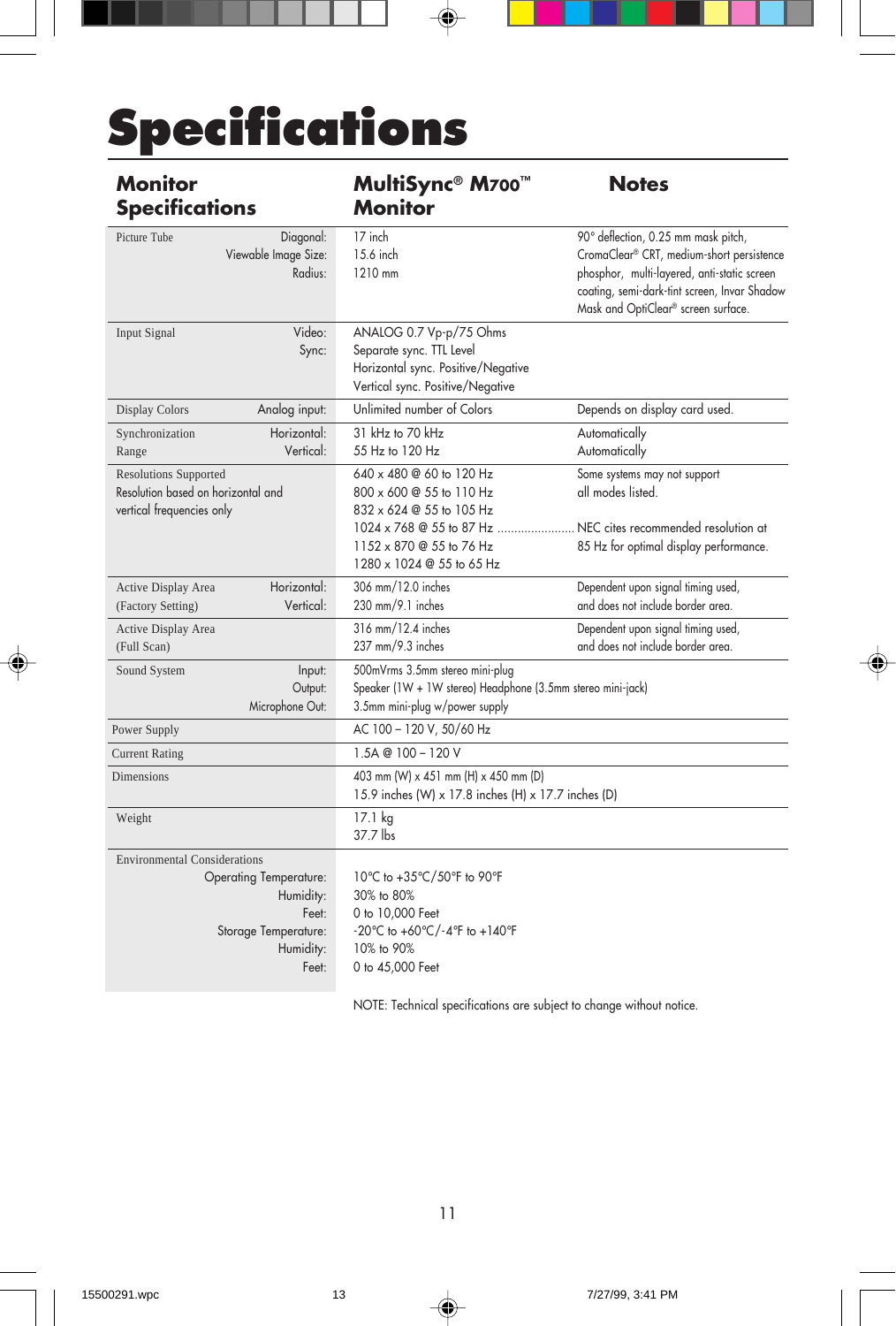### **Features**

CromaClear® CRT: Delivers images with more clarity than found in traditional CRT's. Phosphors appear elliptical when illuminated, resulting in screen images with more depth and dimension.

OptiClear® Screen Surface: Reduces reflection and glare and increases contrast without sacrificing focus level, clarity or brightness. Along with the flat square technology CRT, a high contrast screen with 0.25 mm mask pitch delivers crisp, clean text and graphics.

Invar Shadow Mask: Holes in the thin metal sheet behind the glass of the CRT surface correspond to each phosphor dot on the inner surface of the CRT's faceplate, allowing the correct electron beam (red, green, blue) to hit the correct color phosphor for improved focus, brightness and color.

**AccuColor<sup>®</sup> Control System:** Allows you to adjust the colors on your screen and customize the color accuracy of your monitor to a variety of standards.

**OSM<sup>™</sup> (On-Screen Manager) Controls:** Allow you to quickly and easily adjust all elements of your screen image via simple to use on-screen menus.

**ErgoDesign<sup>®</sup> Features:** Enhance human ergonomics to improve the working environment, protect the health of the user and save money. Examples include OSM controls for quick and easy image adjustments, tilt/swivel base for preferred angle of vision and compliance with MPRII guidelines for lower emissions.

**Plug and Play:** The Microsoft® solution with the Windows®95/98 operating system facilitates setup and installation by allowing the monitor to send its capabilities (such as screen size and resolutions supported) directly to your computer, automatically optimizing display performance.

IPM™ (Intelligent Power Manager) System: Provides innovative power-saving methods that allow the monitor to shift to a lower power consumption level when on but not in use, saving two-thirds of your monitor energy costs, reducing emissions and lowering the air conditioning costs of the workplace.

Reduced Magnetic Field™ Technology: Reduces magnetic and alternating electric field emissions and static electricity, addressing ergonomic concerns regarding potential risks from extended computer monitor use.

Multiple Frequency Technology: Automatically adjusts monitor to the display card's scanning frequency, thus displaying the resolution required.

FullScan™ Capability: Allows you to use the entire screen area in most resolutions, significantly expanding image size.

OSM Display Screen Copyright 1999 by NEC Technologies, Inc.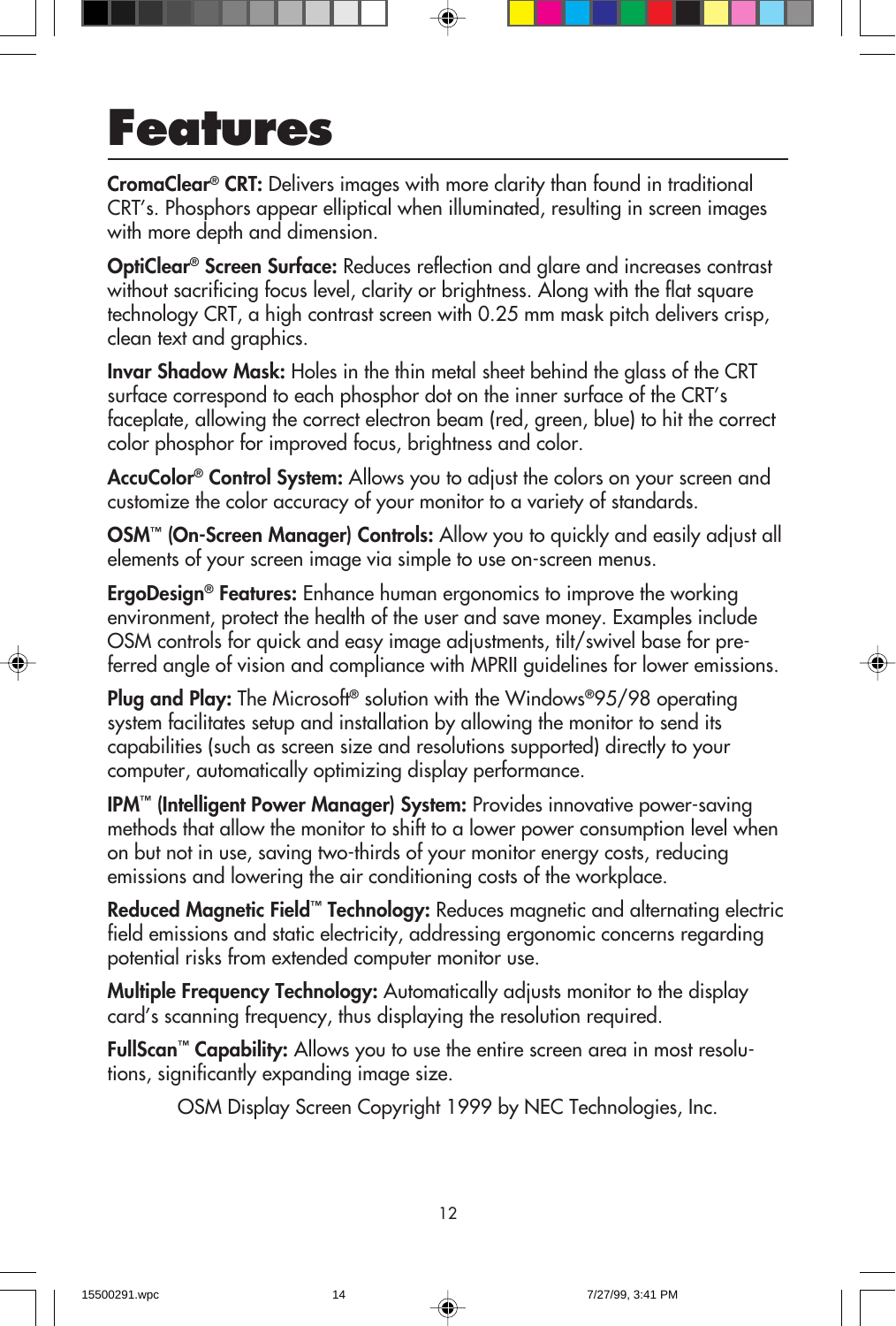# **Troubleshooting**

#### **No picture**

- Display card should be completely seated in its slot.
- Power Button and computer power switch should be in the ON position.
- Signal cable should be completely connected to display card/computer.
- Check connector for bent or pushed-in pins.

### **Image is scrolling or unstable**

- Signal cable should be completely attached to the computer.
- Check pin assignments and signal timings of the monitor and your display card with respect to recommended timings and pin assignments.
- If the Macintosh cable adapter is used, check for prior connection or make sure the display card is Macintosh compatible and that the card is properly seated in the computer.

### **LED on monitor is not lit** (no green, orange, yellow color can be seen)

• Power Button should be in the ON position and power cord should be connected.

### **Picture is fuzzy or color looks blotchy**

- Adjust Brightness and Contrast Controls.
- Access the Degauss Control through OSM™ controls. Activate the Degauss Control.
	- CAUTION: A minimum interval of 20 minutes should elapse before the Deguass Control is used a second time when not switching between modes.

### **Picture bounces or a wavy pattern is present in the picture**

- Move electrical devices that may be causing electrical interference away from the monitor.
- See inside cover of User's Manual for FCC information.

### **Edges of the display image are not square**

- Use the OSM Geometry Controls to straighten the edges.
- If possible, position the front of the monitor facing east.

### **Display image is not centered, too small, or too large**

• Use the OSM Size and Position Controls to adjust the image.

#### **No sound**

- Check to see if sound input cable is properly connected.
- Check to see if mute is activated.
- Check to see if volume in OSM is set at minimum.

### **Microphone not functioning**

- Check to see if microphone cable is properly connected.
- Switch microphone and speaker connector.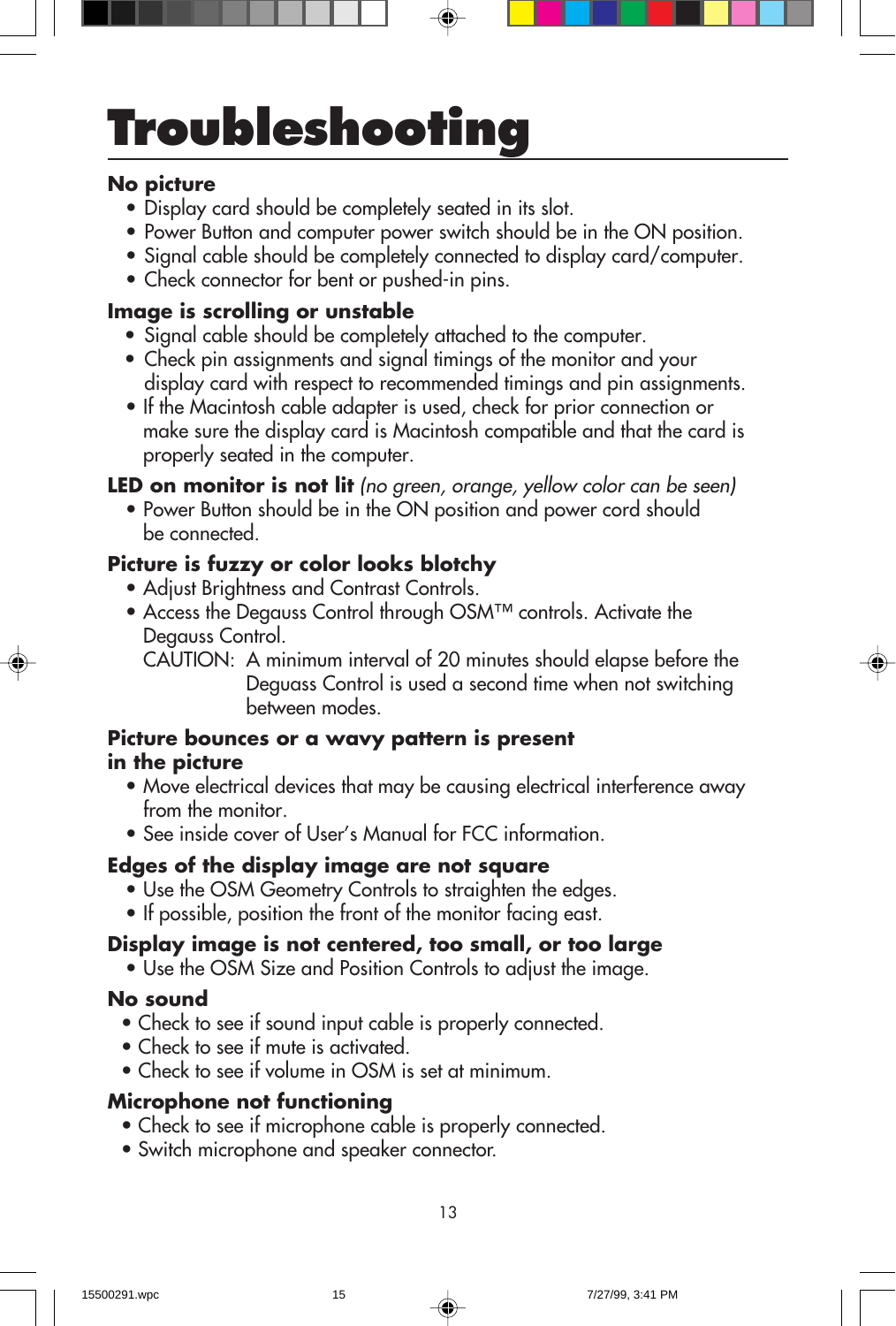# **References**

### **• BBS (978) 742-8706**

NEC Technologies' Remote Bulletin Board System is an electronic service accessible with your system and a modem. Communication parameters are: 300/1200/2400/9600/14.4k/28.8k bps, no parity, 8-data bits, 1 stop bit

#### **• Customer Service/ Technical Support (800) 632-4662 Fax (978) 742-7049**

### **• Electronic Channels:**

| Internet e-mail:         |
|--------------------------|
| Internet ftp site:       |
| World Wide Web:          |
| Product Registration:    |
| Windows® 95/98 INF File: |
|                          |

tech-support@nectech.com Internet ftp site: ftp.nectech.com http://www.nectech.com http://www.nectech.com/productregistration http://cssweb.nectech.com/common/drivers.htm then download the file NECMSINF.ZIP.

### **• FastFacts™ Information (630) 467-4363** INFORMATION DESCRIPTION DOCUMENT # MultiSync® M700™ monitor Definition monitor information 157201 Glossary Definition of terms related 900203 to functions, features and installation of the MultiSync monitor More Information Names and addresses of 900204 other groups involved in standards and features of the MultiSync monitor Macintosh Connection Detailed information on 153006 connecting the MultiSync monitor to a Macintosh Healthy Work Environment Detailed information on 900108 setting up a healthy work environment **• Literature & Sales Info (800) NEC-INFO [(800) 632-4636] • MultiSync Fulfillment (800) 820-1230** [For software & accessories]

**• TeleSales (800) 284-4484**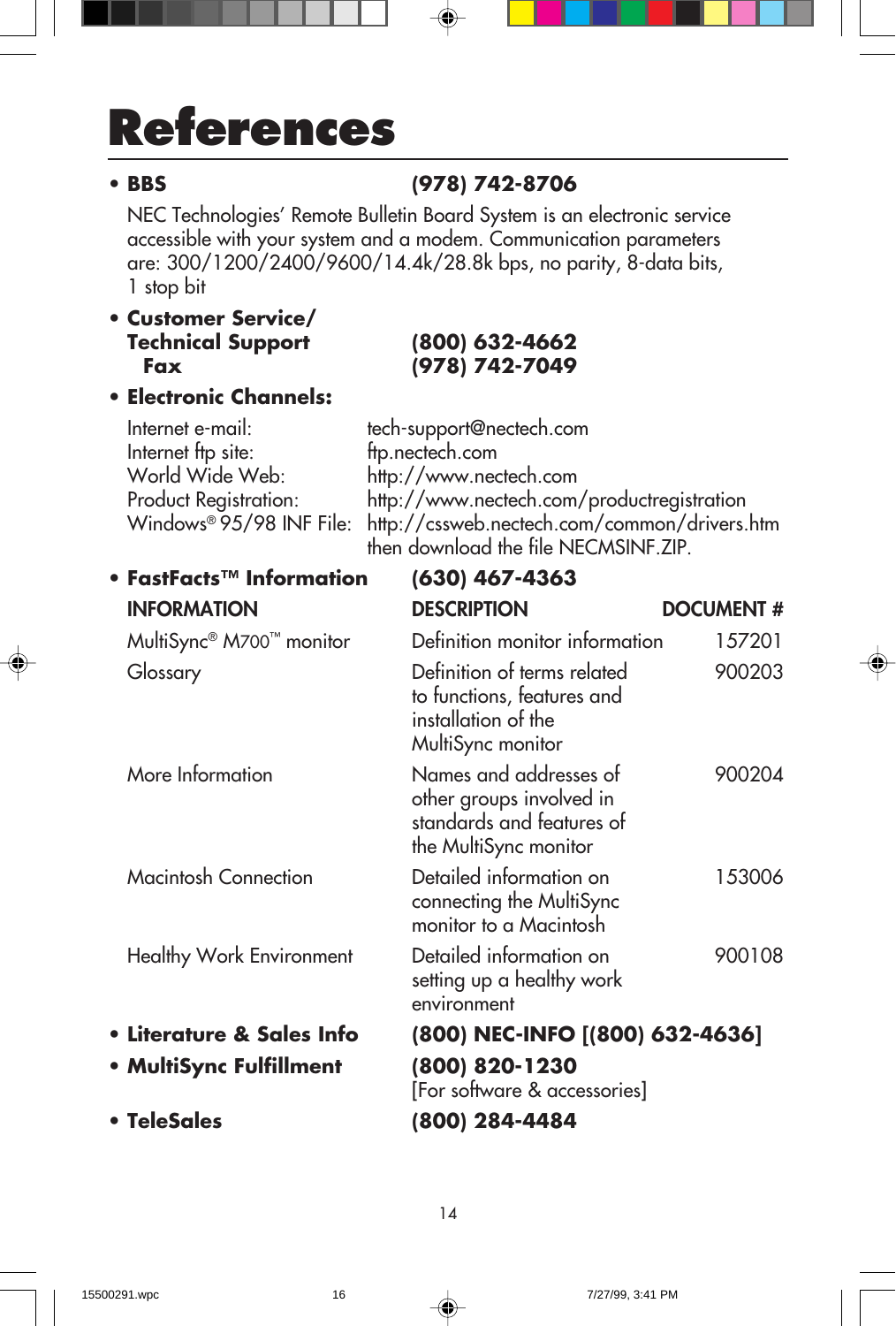# **Limited Warranty**

NEC Technologies, Inc. (hereinafter "NECTECH"), warrants this Product to be free from defects in material and workmanship and, subject to the conditions set forth below, agrees to repair or replace (at NECTECH's sole option) any part of the enclosed unit which proves defective for a period of three (3) years from the date of first consumer purchase. Spare parts are warranted for ninety (90) days. Replacement parts or units may be new or refurbished and will meet specifications of the original parts or unit.

This warranty gives you specific legal rights and you may also have other rights which vary from state to state. This warranty is limited to the original purchaser of the Product and is not transferable. This warranty covers only NECTECH-supplied components. Service required as a result of third party components is not covered under this warranty. In order to be covered under this warranty, the Product must have been purchased in the U.S.A. or Canada by the original purchaser. This warranty only covers Product distribution in the U.S.A. or Canada by NECTECH. No warranty service is provided outside of the U.S.A. or Canada. Proof of Purchase will be required by NECTECH to substantiate date of purchase. Such proof of purchase must be an original bill of sale or receipt containing name and address of seller, purchaser, and the serial number of the product.

It shall be your obligation and expense to have the Product shipped, freight prepaid, or delivered to the authorized reseller from whom it was purchased or other facility authorized by NECTECH to render the services provided hereunder in either the original package or a similar package affording an equal degree of protection. All Products returned to NECTECH for service MUST have prior approval, which may be obtained by calling 1-800-632-4662. The Product shall not have been previously altered, repaired, or serviced by anyone other than a service facility authorized by NECTECH to render such service, the serial number of the product shall not have been altered or removed. In order to be covered by this warranty the Product shall not have been subjected to displaying of fixed images for long periods of time resulting in image persistence (afterimage effects), accident, misuse or abuse or operated contrary to the instructions contained in the User's Manual. Any such conditions will void this warranty.

NECTECH SHALL NOT BE LIABLE FOR DIRECT, INDIRECT, INCIDENTAL, CONSEQUENTIAL, OR OTHER TYPES OF DAMAGES RESULTING FROM THE USE OF ANY NECTECH PRODUCT OTHER THAN THE LIABILITY STATED ABOVE. THESE WARRANTIES ARE IN LIEU OF ALL OTHER WARRANTIES EXPRESS OR IMPLIED, INCLUDING, BUT NOT LIMITED TO, THE IMPLIED WARRANTIES OF MERCHANTABILITY OR FITNESS FOR A PARTICULAR PURPOSE. SOME STATES DO NOT ALLOW THE EXCLUSION OF IMPLIED WARRANTIES OR THE LIMITATION OR EXCLUSION OF LIABILITY FOR INCIDENTAL OR CONSEQUENTIAL DAMAGES SO THE ABOVE EXCLUSIONS OR LIMITATIONS MAY NOT APPLY TO YOU.

This Product is warranted in accordance with the terms of this limited warranty. Consumers are cautioned that Product performance is affected by system configuration, software, the application, customer data, and operator control of the system, among other factors. While NECTECH Products are considered to be compatible with many systems, specific functional implementation by the customers of the Product may vary. Therefore, suitability of a Product for a specific purpose or application must be determined by consumer and is not warranted by NECTECH.

For the name of your nearest authorized NECTECH service facility, contact NECTECH at 1-800-632-4662.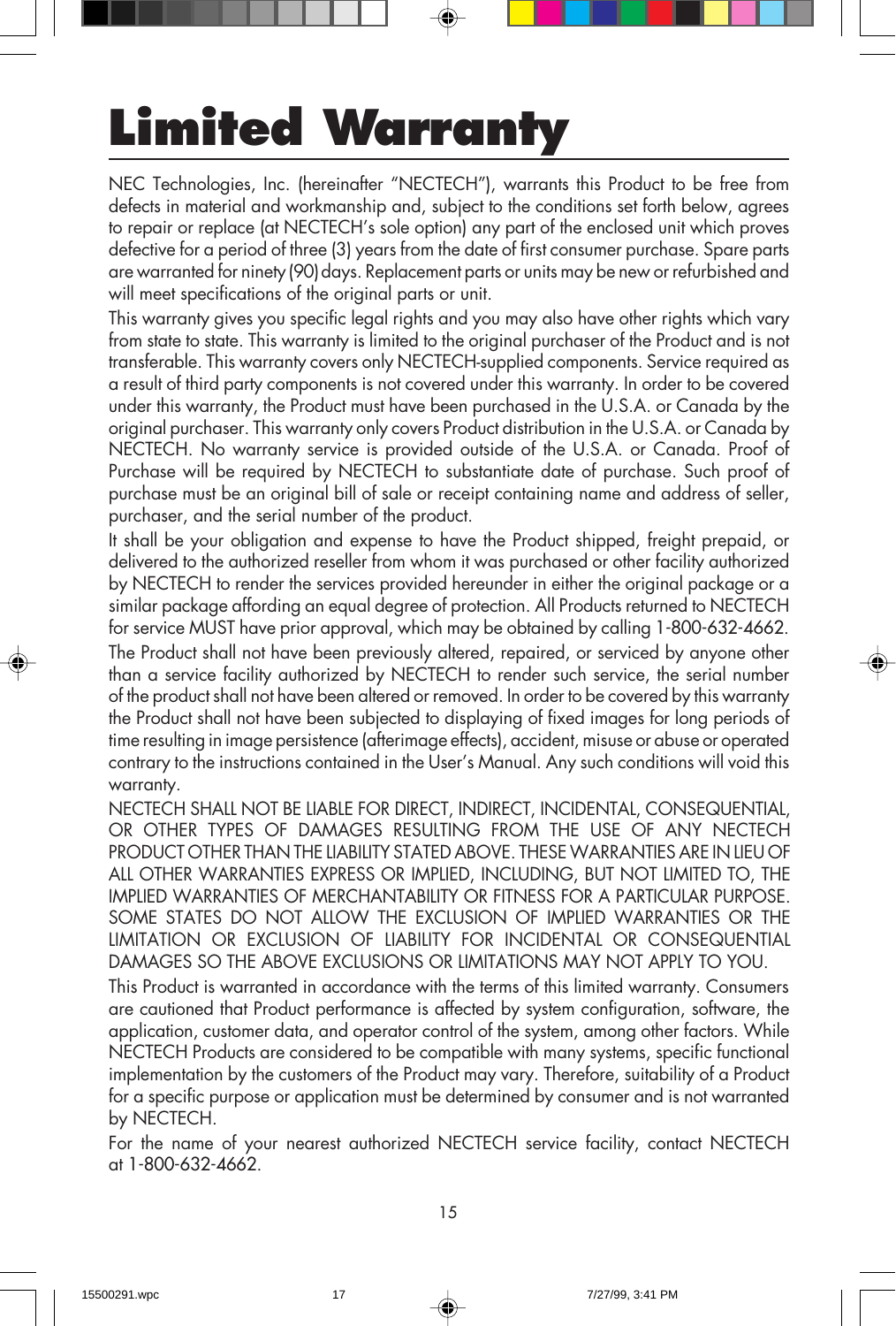## **TCO'92**



This model complies with TCO '92 guidelines for low frequency electric fields, magnetic field, static electricity and automatic power down requirements.

To obtain complete information on the environmental criteria documents, order from:

TCO Development Unit SE-11494 Stockholm **SWEDEN** FAX Number: +46 8 782 92 07 E-mail (Internet): development@tco.se

You may also obtain current information on TCO '92 approved and labelled products by visiting their website at: http://www.tco-info.com/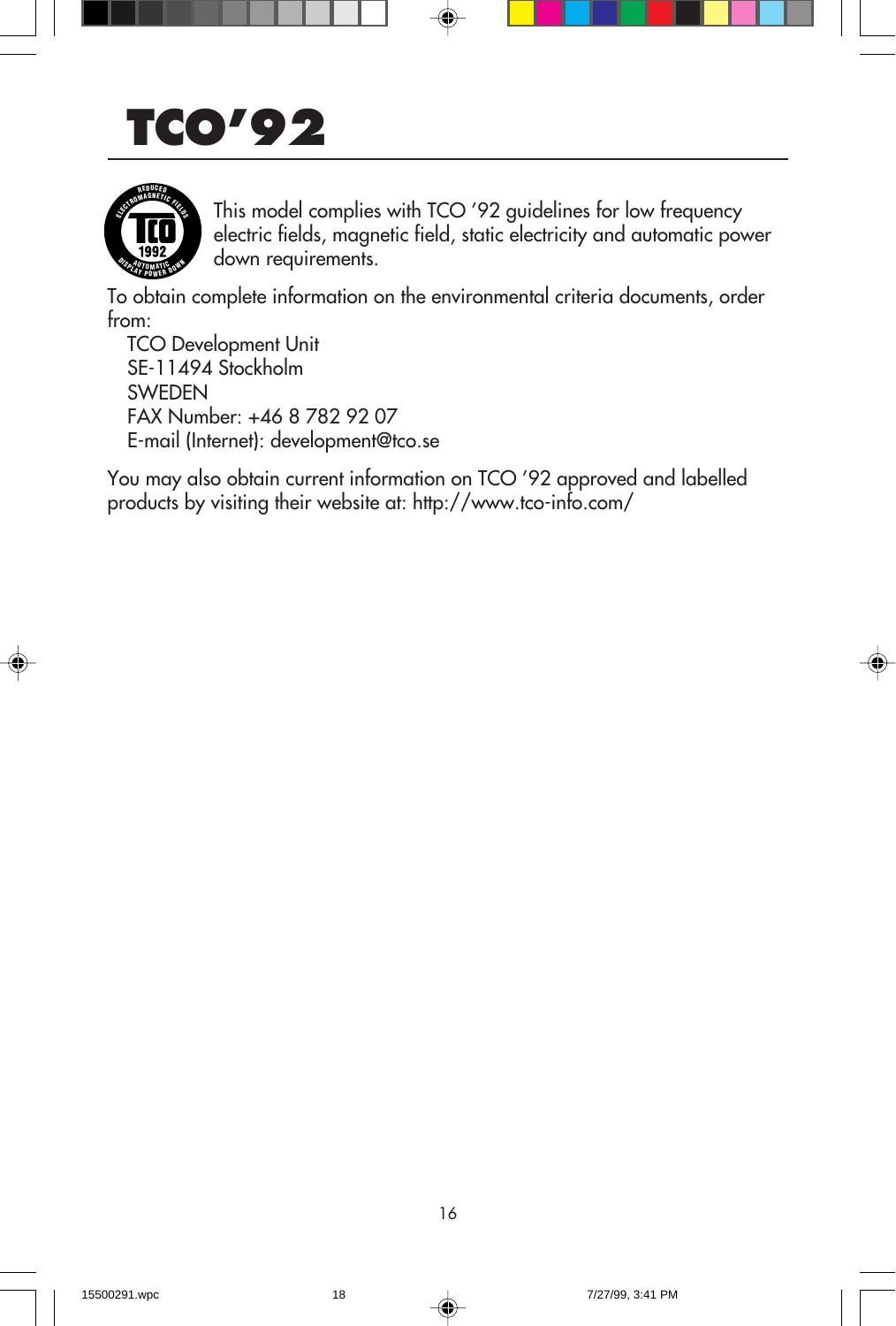

#### **AVERTISSEMENT**



AFIN D'ÉVITER TOUT RISQUE D'INCENDIE OU D'ÉLECTROCUTION, NE PAS EXPOSER CET APPAREIL À LA PLUIE OU À L'HUMIDITÉ. NE PAS UTILISER LA FICHE D'ALIMENTATION POLARISÉE AVEC UNE PRISE DE CORDON DE RALLONGE OU AUTRE PRISE SAUF SI LES BROCHES PEUVENT ÊTRE ENTIÈREMENT INTRODUITES. NE PAS OUVRIR LE BOÎTIER, LEQUEL CONTIENT DES COMPOSANTS À HAUTE TENSION. CONFIER TOUS TRAVAUX

À DU PERSONNEL TECHNIQUE QUALIFIÉ.

#### **ATTENTION** RISQUE DE DÉCHARGE ÉLECTRIQUE • NE PAS OUVRIR



ATTENTION : POUR ÉVITER TOUT RISQUE D'ÉLECTROCUTION, NE PAS OUVRIR LE COUVERCLE (L'ARRIÈRE). À L'INTÉRIEUR, AUCUNE PIÈCE NE NÉCESSITE L'INTERVENTION DE L'UTILISATEUR. EN CAS DE PROBLÈME, S'ADRESSER À DU PERSONNEL TECHNIQUE QUALIFIÉ.



Ce symbole est une mise en garde contre les risques d'électrocution que présentent certaines parties dépourvues d'isolation à l'intérieur de l'appareil. Il est donc dangereux d'établir le moindre contact avec ces parties.

Ce symbole prévient l'utilisateur que des directives d'utilisation et de maintenance de cet appareil sont fournies avec ce guide d'utilisateur. Par conséquent, celles-ci doivent être lues attentivement pour éviter tout incident.

#### **Déclaration de conformité – Département des Communications du Canada**

- DOC : Cet appareil numérique de classe B respecte toutes les exigences du Règlement sur le matériel à l'origine d'interférences du Canada.
- C-UL : Ce produit porte la marque «C-UL» et est conforme aux règlements de sécurité canadiens selon CAN/CSA 22.2 No. 950.

#### **Informations FCC**

- 1. Utiliser les câbles spécifiés fournis avec le moniteur couleur JC-1735VMA-3 afin de ne pas provoquer d'interférences avec la réception radio et télévision.
	- (1) Prière d'utiliser le câble d'alimentation fourni ou équivalent pour assurer la conformité FCC.
	- (2) Prière d'utiliser le câble unir d'interface..
	- L'utilisation d'autres câbles et adaptateurs peut provoquer des interférences avec la réception radio et télévision.
- 2. Cet appareil a été testé et s'avère conforme avec les spécifications d'équipements de Classe B, section 15 de la réglementation FCC. Ces spécifications ont été établies pour garantir une protection raisonnable contre les interférences nuisibles dans une installation résidentielle. Cet appareil génère, utilise et peut émettre des fréquences radio et, s'il n'est pas installé et utilisé selon les directives de ce guide, il peut perturber les communications radio. Cependant, il n'est pas garanti qu'aucune interférence ne se produira dans une installation donnée.

Si cet appareil provoque des interférences nuisibles à la réception radio ou télévision, ce que vous pouvez déterminer en allumant et en éteignant l'appareil, essayez de remédier au problème en prenant une ou plusieurs des mesures suivantes :

- Réorienter ou repositionner l'antenne de réception.
- Augmenter la distance entre l'appareil et le récepteur.
- Connecter l'appareil à une prise de courant sur un circuit différent de celui sur lequel le récepteur est connecté.
- Consulter son revendeur ou un technicien radio/TV pour obtenir de l'aide.

Si nécessaire, l'utilisateur doit contacter le revendeur ou un technicien radio/TV afin d'obtenir des informations supplémentaires. L'utilisateur peut se procurer le livret utile suivant, préparé par la Federal Communications Commission : «How to Identify and Resolve Radio-TV Interference Problems» (Comment cerner et résoudre les problèmes d'interférences radio/TV). Ce livret est disponible auprès du U.S. Government Printing Office, Washington, D.C., 20402, Stock No. 004-000-00345-4.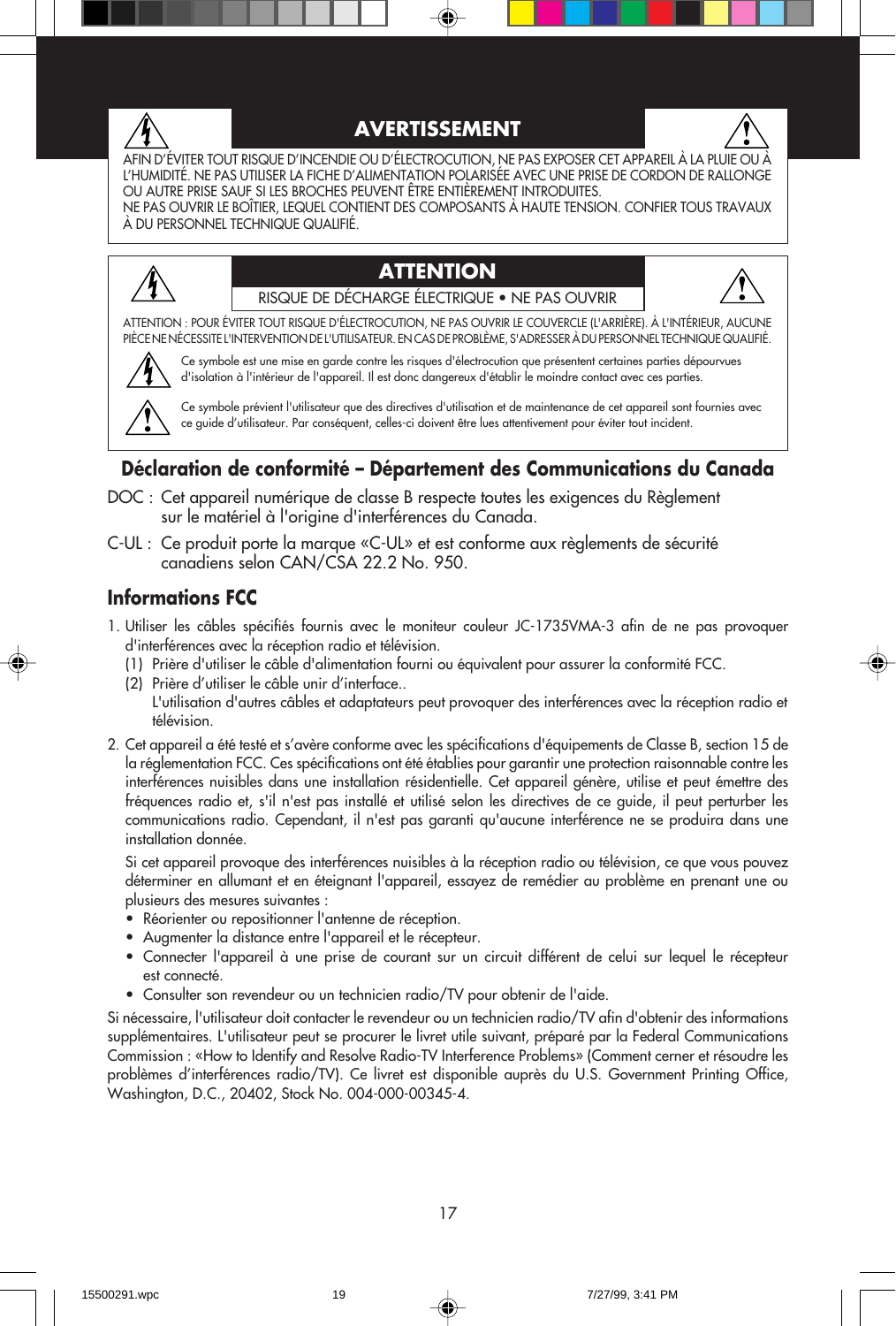## **Contenu**

### **Votre produit peut être enregistré sur Internet à l'adresse http://www.nectech.com/productregistration**

La boîte\* de votre nouveau moniteur NEC Technologies MultiSync® M700MC contient :

- Moniteur MultiSync M700 (JC-1735VMA-3) avec socle inclinable/rotatif
- Cordon, d'alimentation
- Câble unir d'interface • Manuel de l'utilisateur  $0.000000$  $\cdot$ **r's ManualNEC Multimedia Series MultiSync MultiSync** Cable unir d'interface **M<sub>700</sub>** Inc **<sup>M</sup><sup>700</sup>** Cordon d'alimentation  $u_{\varepsilon}$ **r's Manual** Manuel de l'utilisateur
	- \* Ne pas oublier de conserver la boîte et le matériel d'emballage d'origine pour transporter ou expédier le moniteur.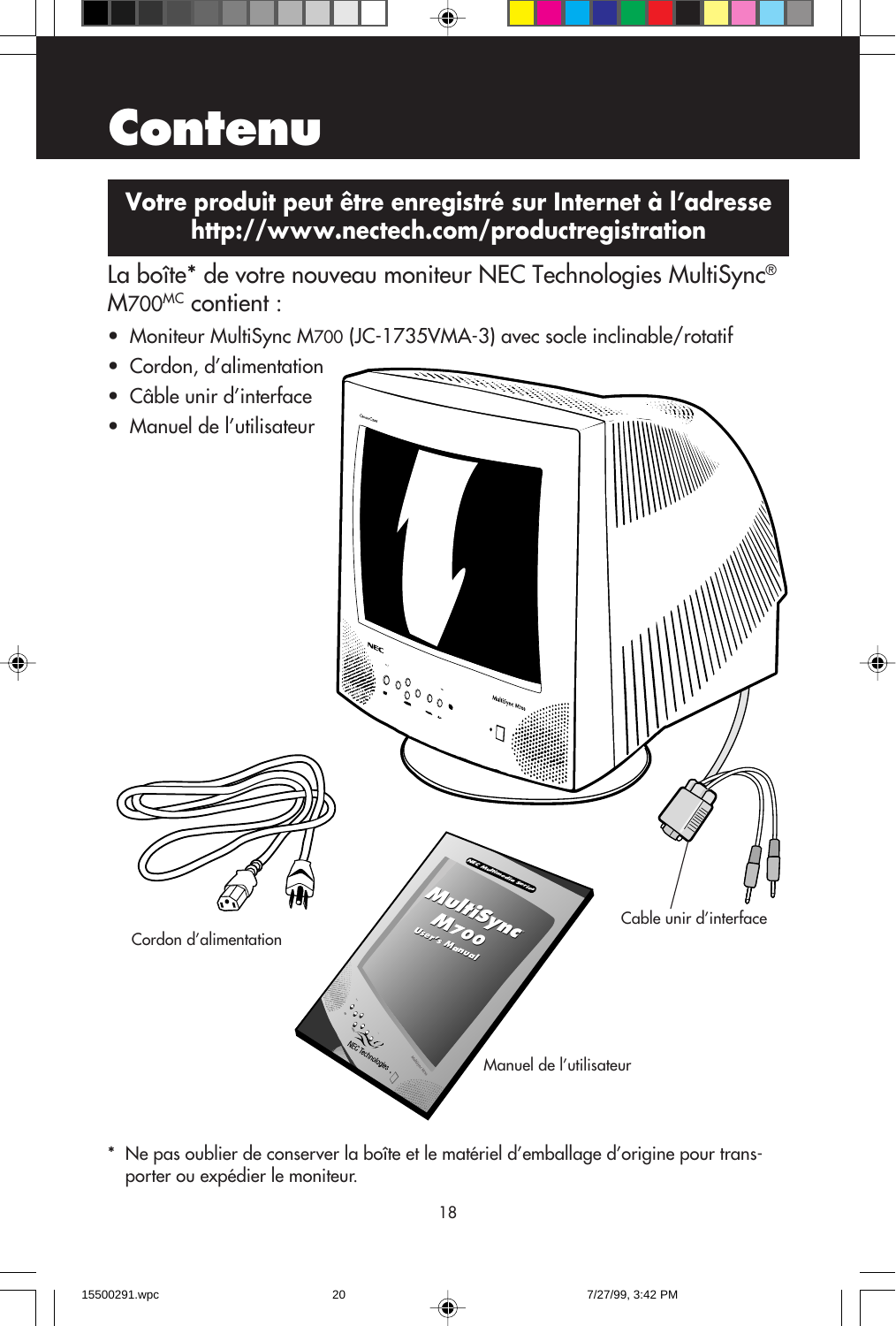# **Mise en marche rapide**

Pour raccorder le moniteur MultiSync® M700<sup>MC</sup> au système, suivre les directives ci-après :

- 1. Mettre l'ordinateur hors tension.
- 2. Si nécessaire, installer le carte vidéo dans le système. Pour plus d'informatione, se reporter au guide de l'utiliscteur de la carte vidéo.
- 3. Pour le PC : Connecter la mini-fiche D-SUB à 15 broches du câble unir d'interface au connecteur sur la carte vidéo de système (Figure A.1) Serrer toutes les vis.

Pour le Mac : Connecter l'adaptateur de câble Macintosh (non fourni) au connecteur de moniteur sur le Macintosh (Figure B.1). Fixer l'extrémité de la mini-fiche D-SUB à 15 broches du câble unir d'interface à l'adaptateur de câble Macintosh sur ordinateur (Figure B.1). Serrer toutes les vis.



REMARQUE : Pour obtenire un adaptateur de câble MultiSync M700 ou Macintosh, appeler NEC Technologies au (800) 820-1230.

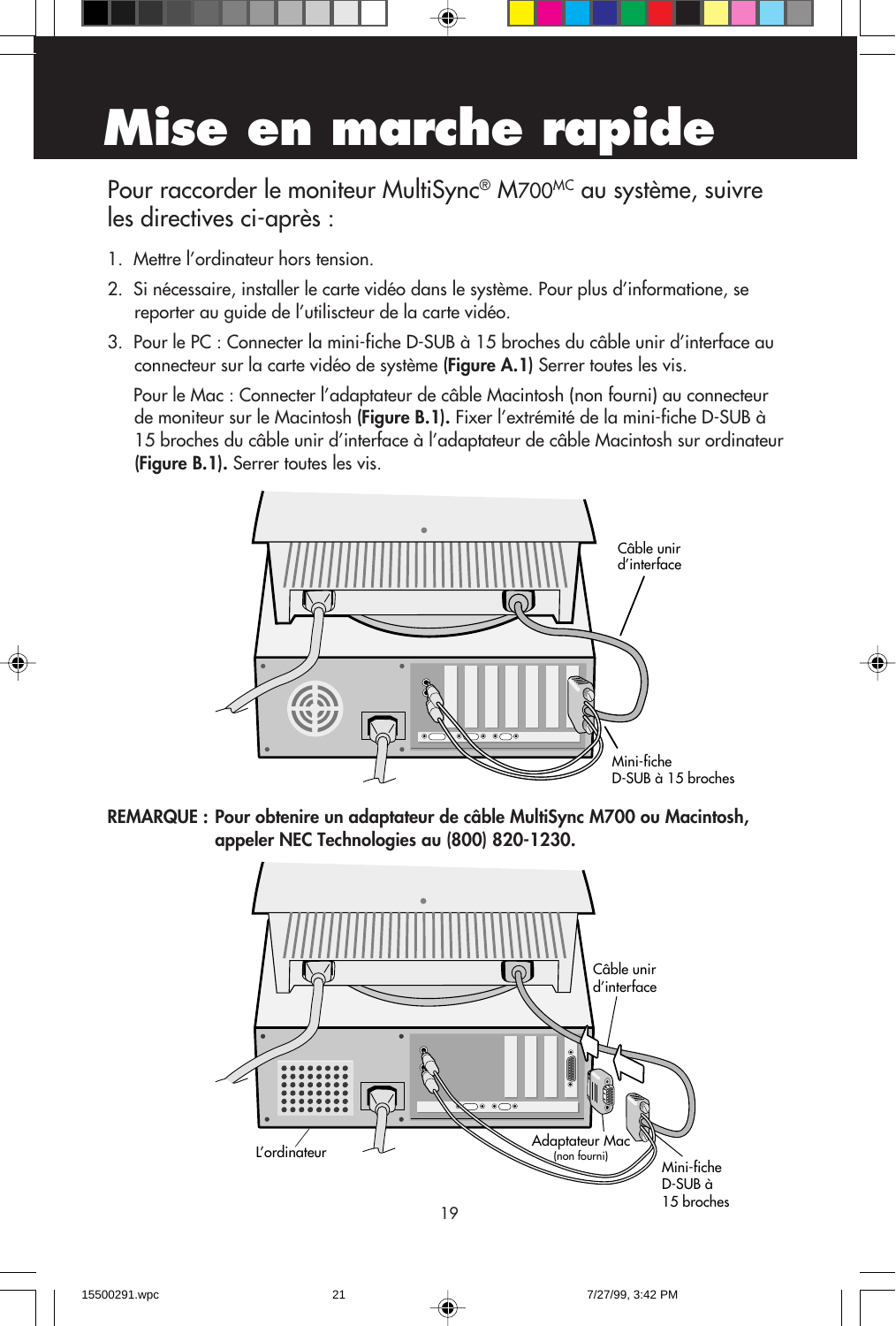# **Mise en marche rapide (suite)**

- 4. Repérez la connexion de sortie audio sur le(s) composants servant de source(s) pour les haut-parteurs intégrés. (Les composants peuvent inclure le système, le lecteur de CD-ROM, la carte son, etc.
- 5. Une fois que vous avez déterminé la source, identifiez le connecteur sur la source et connectez le câble d'entrée stéréo.

#### **Écouteur**

Connectez une écouteur à "écouteur" fiche à le moniteur biseau marque " $\bigcirc$ " (Figure D.1). Lorsque la fiche du casque d'écoute est insérée dans la prise du casque d'écoute, les haut-parleurs sont débranchés automatiquement et le son se fait entendre à travers les écouteurs. Vous pouvez vous procurer une écouteur chez votre magasin d'électroni-que local.

#### **Microphone**

Connectez le câble mini-prise mäle stéréo à l'entrée minrophone (MIC IN) au dos du systéme.

REMARQUE : Il y a un prise microphone sur le devant du moniteur ...

C'est l'emplacement du microphone intégré. Ne l'utilisez pas comme entrée pour le câble mini-prise.

- 6. Pour des information sur le téléchargement du fichier INF Window® 95/98 our le moniteur MultiSync, consultex la section Références de ce manuel.
- 7. Connecter une extrémité du cordon d'alimentation sur le moniteur MultiSync® M700MC l'autre extrémité sur la prise secteur (Figure C.1).
- 8. Meltre le moniteur (Figure D.1) et l'ordinateur sous tension.

NOTA : En cas de problème, reportez-vous à la section **Dépannage** de ce manuel.

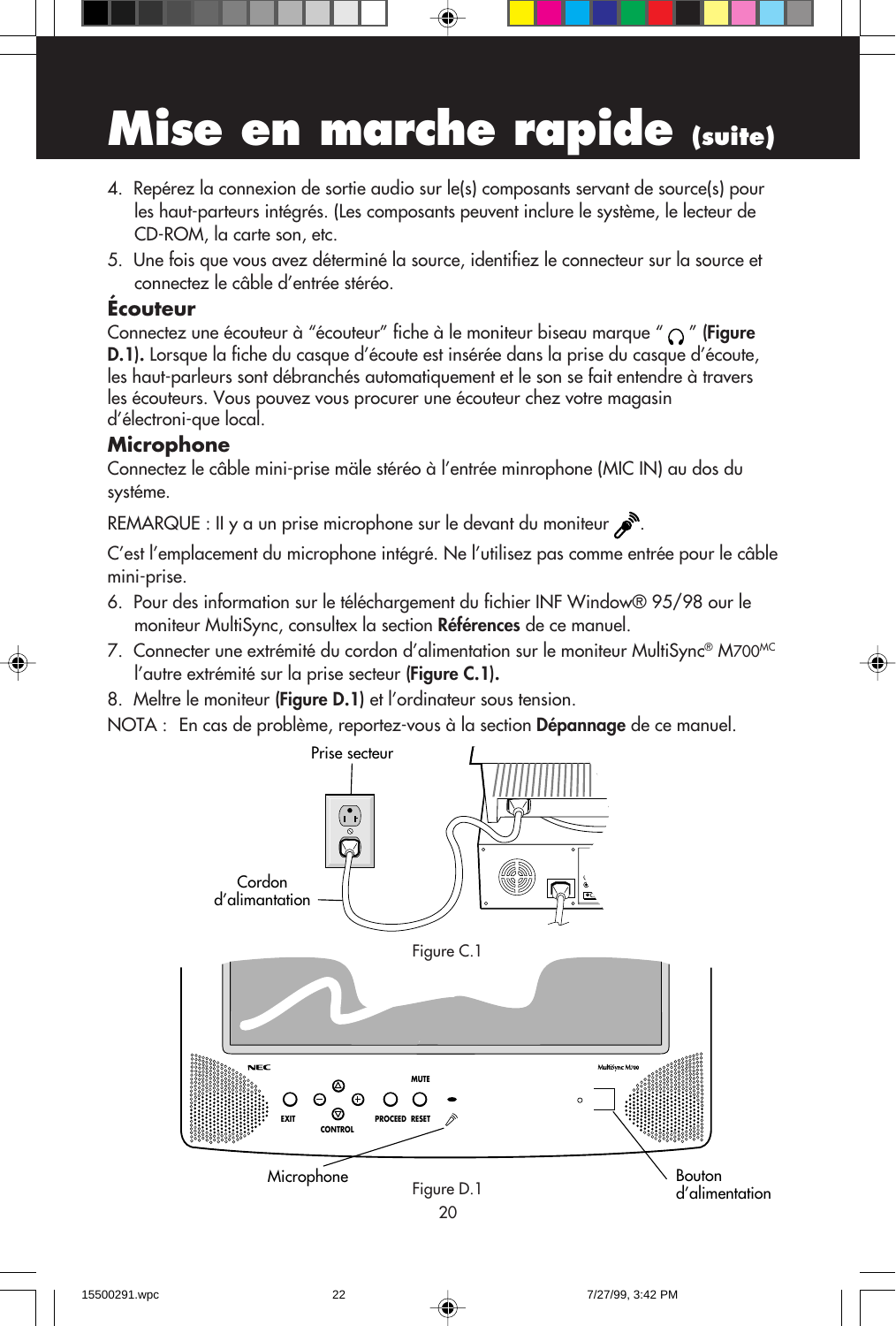### **Commandes**

Les touches de commandes OSM<sup>MC</sup> (Gestionnaire à l'écran) à l'avant du moniteur fonctionnent comme suit :

| <b>EXIT</b>            | Menu principal<br>Quitte le menu OSM.                                                                                                   | Sous-menu<br>Retour au menu principal OSM.                                                     |  |
|------------------------|-----------------------------------------------------------------------------------------------------------------------------------------|------------------------------------------------------------------------------------------------|--|
| <b>CONTROL</b><br>A/Y  | Déplace la zone en surbrillance vers<br>le haut/le bas pour sélectionner une<br>des commandes.                                          | Déplace la zone en surbrillance vers<br>le haut/le bas pour sélectionner une<br>des commandes. |  |
| <b>CONTROL</b><br>$-1$ | Déplace la zone en surbrillance vers<br>la gauche/la droite pour sélectionner<br>une des commandes.                                     | Déplace le curseur vers le + ou -<br>pour augmenter ou diminuer la<br>valeur du réglage.       |  |
| <b>PROCEED</b>         | Pas de fonction.                                                                                                                        | Permet d'accéder à un sous-menu<br>ou d'exécuter un réglage.                                   |  |
|                        | RESET/MUTE Rappel des paramètres usine du<br>menu en surbrillance.                                                                      | Rappel des paramètres usine de<br>tous les réglages.                                           |  |
| NOTA:                  | En appuyant sur le bouton RESET dans le menu ou dans un<br>sous-menu, une fenêtre apparaîtra pour confirmer ou annuler cette opération. |                                                                                                |  |

REMARQUE SUR LE BOUTON MUTE : II n'est pas nécessaire d'activer la fonction OSM pour mettre en service la fonction sourdine pour les haut-parleurs. Pour désactiver rapidement le son des haut-parleurs, il suffit d'appuyer sur le bouton MUTE. Pour désacriver la fonction sourdine et rétabir le son, appuyez de nouveau sur le bouton MUTE.

### **Contrôle de haut-parleurs**

Volume: Augmente ou diminue le volume sonore des haut-parleurs.

Aigus: Augmente ou diminue le volume sonore des aigus.

Basses: Augmente ou diminue le volume sonore des basses

Équilibre: Régle l'équilibre entre les haut-parleurs/écouteur gauche et droit.

Pour des commandes son additionnelles, reportez-vous à l'icône Tools (Outils).

#### $\phi$  o  **Commandes de luminosité/contraste**

Luminosité : Règle la luminosité de l'image générale et de l'écran d'arrière-plan.

Contraste : Règle la luminosité de l'image par rapport à l'arrière-plan.

Démagnétisation : Élimine l'accumulation de champs magnétiques parasites qui modifieraient le balayage correct du faisceau d'électrons et affecteraient la pureté des couleurs de l'écran, la netteté et la convergence. Lorsque cette commande est activée, l'image saute et tremble quelque peu pendant la démagnétisation de l'écran. Attention : Prière de laisser s'écouler un minimum de 20 minutes entre chaque

utilisation de la commande Degauss**.**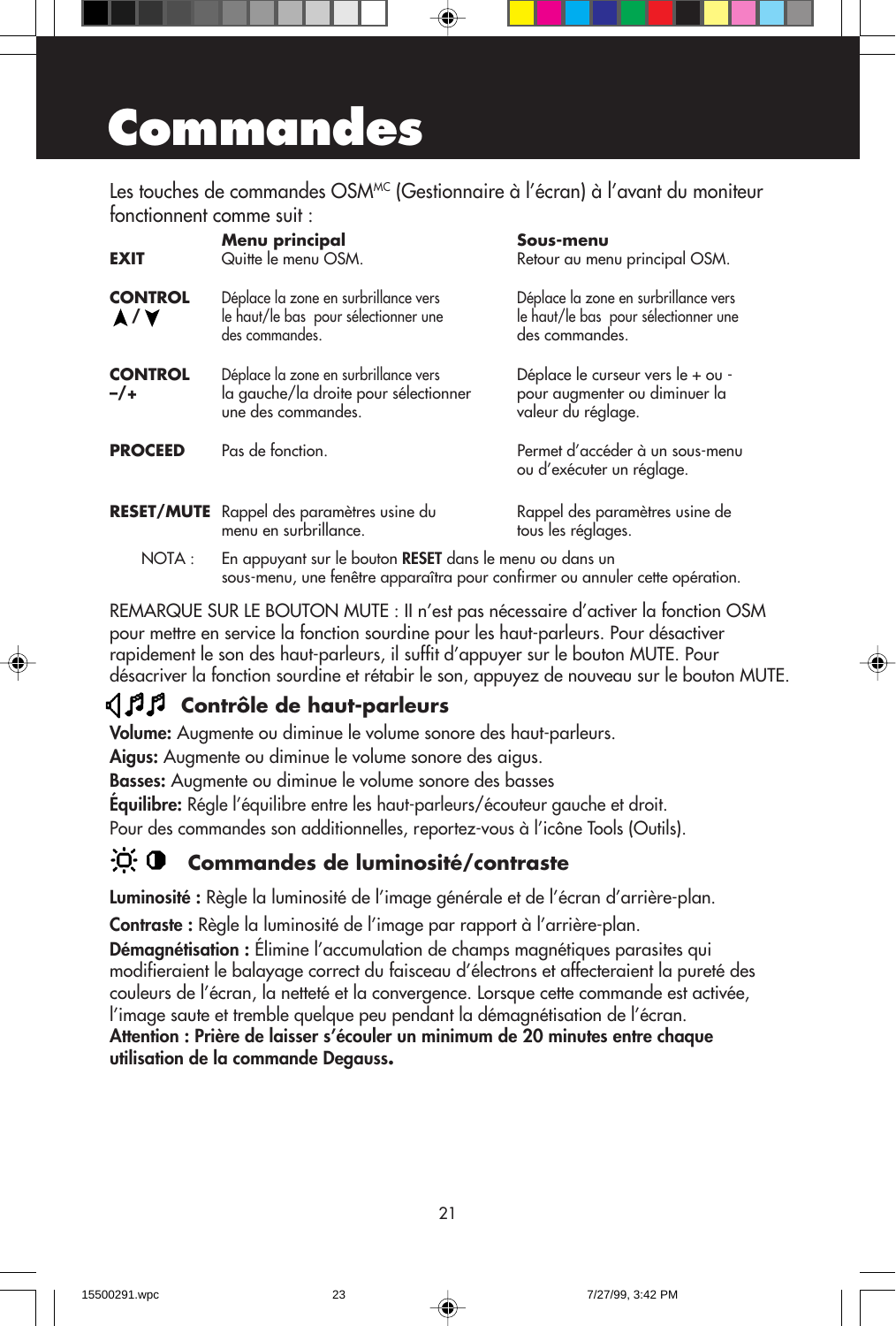## **Commandes (suite)**

### **Commandes de format et de position**

Gauche/Droite : Déplace l'image horizontalement (vers la gauche ou vers la droite). Bas/Haut : Déplace l'image verticalement (vers le haut ou vers le bas). Étroit/Large : Augmente ou diminue le format horizontal de l'image. Petit/Grand : Augmente ou diminue le format vertical de l'image.

#### **Système de commande de couleurs/ Système de commande AccuColor®**

Sélectionnez le réglage couleur au moyen des réglages préprogrammés 1 à 5. La barre est remplacée par le réglage couleur initial de 1 à 5. Chaque réglage couleur préprogrammé est exprimé en Kelvin. Si un préréglage est modifié, le message «Custom» (au choix) s'affiche et remplace la température en Kelvin.

Rouge, vert, bleu : Augmente ou diminue la valeur des couleurs rouge, vert, bleu en fonction de celle qui a été sélectionnée. Le changement du réglage de la couleur apparaît à l'écran et le sens (augmentation ou diminution) du réglage est indiqué par la barre de progression.

### **Commandes du menu Géométrie**

Les commandes du menu Géométrie permettent de régler la courbure ou l'angle des côtés de l'affichage.

Int/Ext (coussin) : Augmente ou diminue la courbure des côtés vers l'intérieur ou vers l'extérieur.

Gauche/Droite (balance de la distorsion du coussin) : Augmente ou diminue la courbure des côtés vers la gauche ou vers la droite.

Pente (distorsion de parallélogramme) : Augmente ou diminue l'inclinaison des côtés vers la gauche ou vers la droite.

Alignement (distorsion du trapèze) : Augmente ou diminue le dessous de l'écran pour qu'il soit le même que le dessus.

Rotation (rotation de balayage) : Fait pivoter tout l'affichage dans le sens horaire ou dans le sens antihoraire.

### **Outils**

Fourmi une liste de réglages optionnels qui comprennent ce qui suit :

Mode Ambiophone : 4 réglages son préprogrammés pour diverses applications.

Mode voix/standard : pour des applications standard et des fonctions téléphoniques. Ce mode est préprogrammé en usine est demeurera le réglage principal tant que vous n'avez pas sélectionné un autre réglage son.

Mode musique/jeu : optimise le réglage des aiguës.

Mode cinéma/TV : optimise le réglage des graves.

Mode mono à stéréo : convertit l'entrée mono à un son stéréo pour simuler un effet ambiophonique.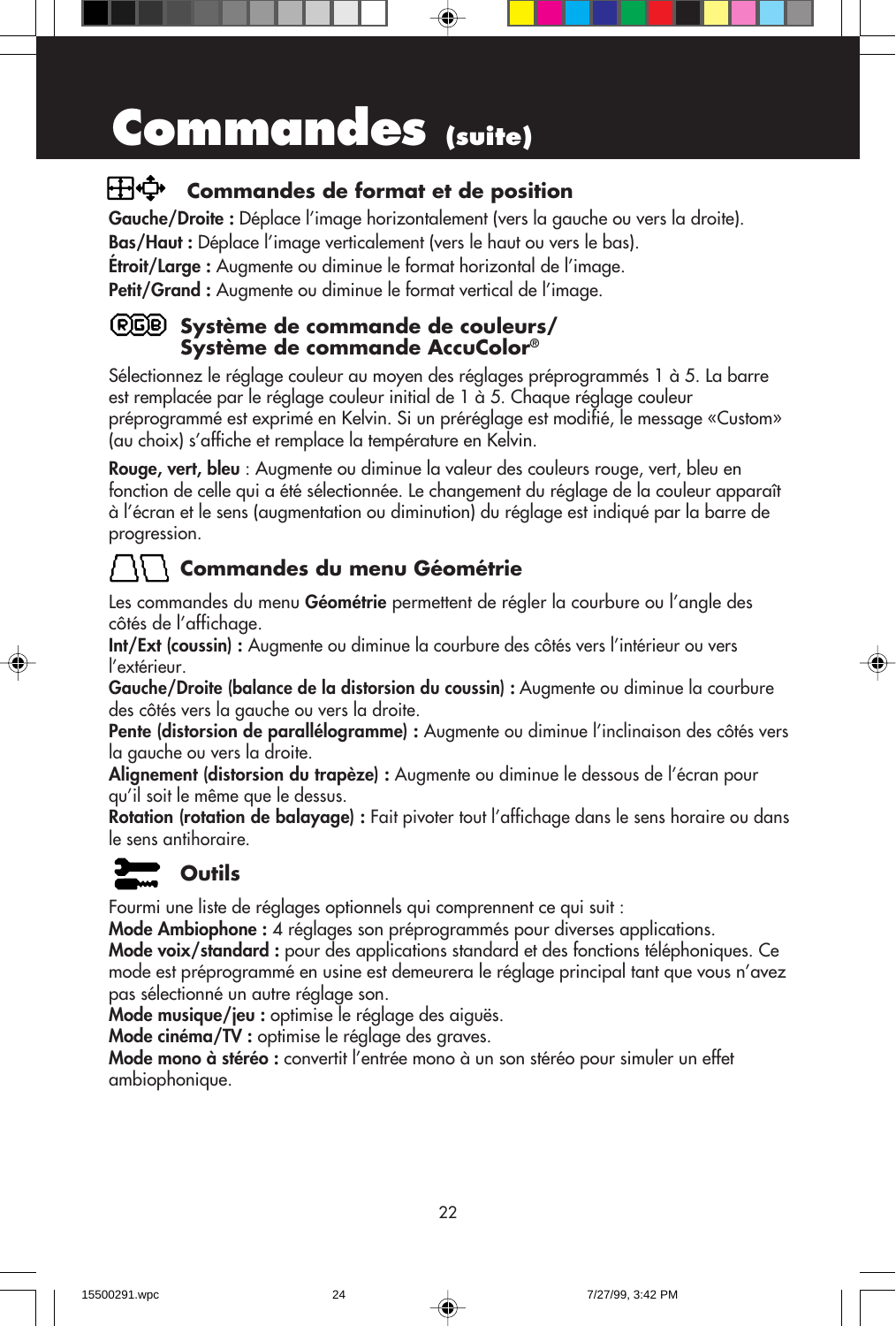### **Commandes (suite)**

Cette barre fourni un ajustement pour modifier le niveau des effets ambiophoniques, servant ainsi d'égalisateur.



REMARQUE : sélectionnez le réglage voulu selon l'application utilisée.

Langage : Les menus de l'OSM sont disponibles en six langues.

Position OSM : Vous pouvez choisir l'emplacement où vous souhaitez que la fenêtre des commandes OSM apparaisse sur l'écran. En choisissant Position OSM, vous pouvez régler manuellement la position du menu de commande OSM : gauche, droite, haut ou bas.

Extinction de l'OSM : Le menu de l'OSM restera actif aussi longtemps que vous l'utiliserez. Dans le menu d'extinction de l'OSM, vous pouvez choisir le temps que mettra l'affichage pour s'effacer après la dernière pression sur une touche. Les temps préréglés sont de 10, 20, 30, 60 et de 120 secondes.

Verrouillage de l'OSM : Cette fonction vous permet de verrouiller l'accès aux fonctions de l'OSM sauf les commandes de contraste et de luminosité. En essayant d'accéder au menu lorsqu'il est verrouillé, une fenêtre s'ouvrira à l'écran et vous indiquera que les réglages ne sont pas accessibles. Pour verrouiller, appuyer sur les touches **PROCEED** et **A**  $s$ imultanément. Pour déverrouiller, appuyer sur les touches **PROCEED** et  $\blacktriangle$  simultanément.

Système IPM<sup>MC</sup>: Activé : Le système IPM fonctionne normalement et toutes les étapes

de sauvegarde d'énergie sont utilisées.

Désactivé : Le système IPM n'est pas utilisé.

NOTA : Pour les systèmes standard et les cartes graphiques, laisser les réglages d'usine sur ACTIVÉ.

Préréglages usine : Cette fonction vous permet de remettre tous les paramètres de l'OSM™ à leur état d'origine. Une fenêtre d'alerte vous demandera de confirmer si vous désirez rappeller tous les réglages usine. Les réglages individuels peuvent être réinitialisés en mettant en surbrillance la commande à réinitialiser, puis en appuyant sur le bouton RESET.

### **Information**

Conseils pratiques santé : Ces conseils fournissent des aide-mémoire pratiques pour vous rappeler de reposer vos yeux régulièrement. Vous pouvez choisir la fréquence d'affichage de ces conseils selon vos besoins. Sélectionner un intervalle d'affichage de 15, 30, 45, 60, 90 ou 120 minutes. Lire le conseil lorsqu'il s'affiche et appuyer sur QUITTER pour le faire disparaître.

Mode d'affichage : Ce menu vous renseigne sur le mode et la fréquence courante du moniteur.

Information moniteur : Le numéro du modèle et le numéro de série y sont indiqués.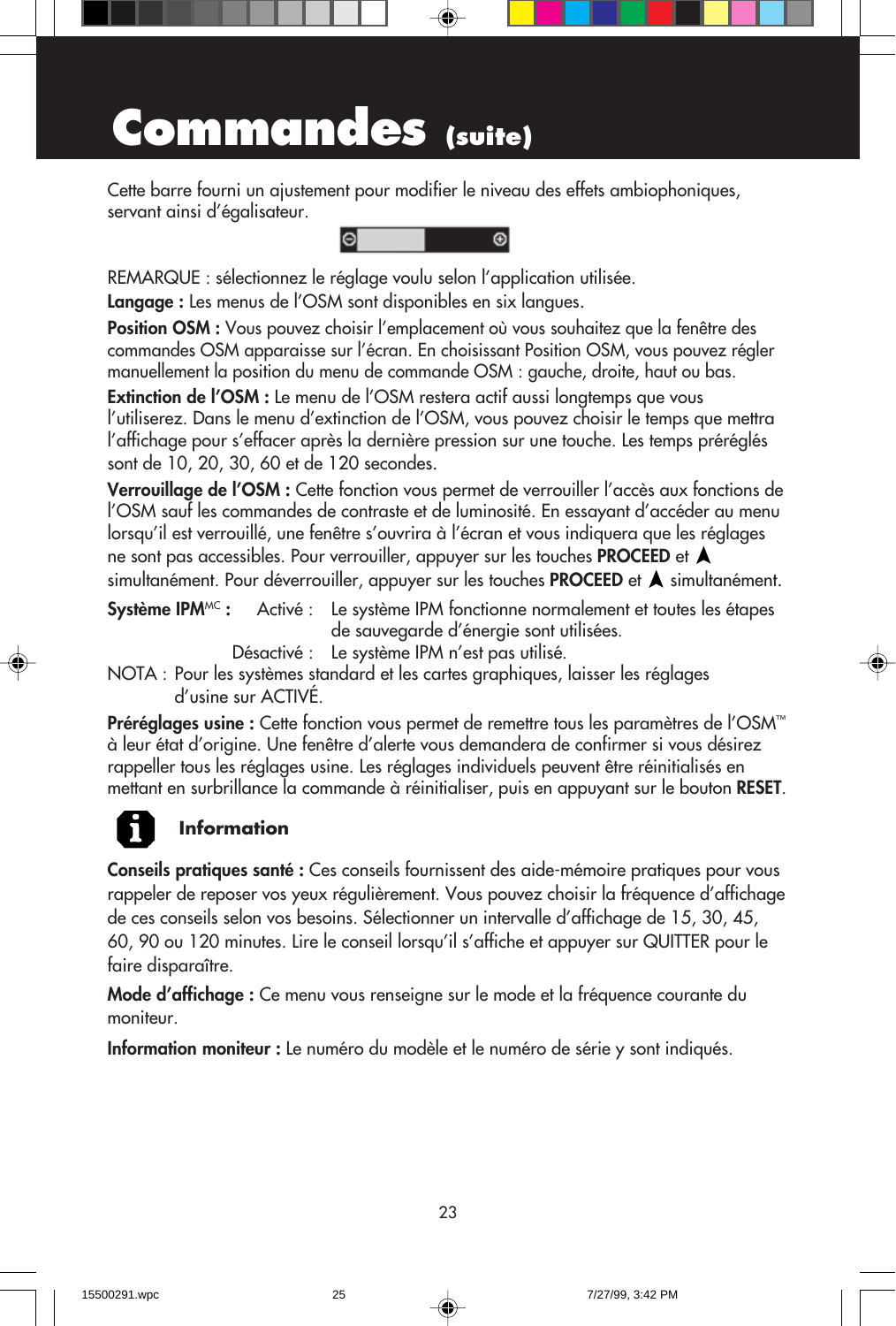### **Usage recommandé**

### **Consignes de sécurité et d'entretien**

POUR UN FONCTIONNEMENT OPTIMAL, PRIÈRE DE NOTER CE QUI SUIT POUR LE RÉGLAGE ET L'UTILISATION DU MONITEUR COULEUR MULTISYNC® M700MC :

- NE PAS OUVRIR LE MONITEUR. Aucune pièce intérieure ne nécessite l'intervention de l'utilisateur, et l'ouverture ou la dépose des couvercles peut entraîner des risques de décharges électriques dangereuses ou d'autres risques. Confier tous travaux à du personnel technique qualifié.
- Ne pas renverser de liquides dans le boîtier, ni utiliser le moniteur près de l'eau.
- Ne pas introduire d'objets de quelque nature que ce soit dans les fentes du boîtier car ceuxci pourraient toucher des endroits sous tension dangereuse, ce qui peut provoquer des blessures, voire être fatal, ou peut occasionner une décharge électrique, un incendie ou une panne de l'appareil.
- Ne pas placer d'objets lourds sur le cordon d'alimentation. Un cordon endommagé peut occasionner une décharge électrique ou un incendie.
- Ne pas placer cet appareil sur un chariot, un support ou une table inclinée ou instable, afin d'éviter que le moniteur ne tombe, occasionnant de sérieux dommages au moniteur.
- Maintenir le moniteur éloigné des transformateurs à haute capacité, des moteurs électriques et de tous autres dispositifs tels que des haut-parleurs ou ventilateurs externes, lesquels peuvent créer des champs magnétiques puissants.
- Si possible, positionner le moniteur de sorte qu'il soit orienté vers l'est, afin de minimiser les effets du champs magnétique terrestre.
- Changer l'orientation du moniteur alors que celui-ci est sous tension peut occasionner une décoloration de l'image. Pour éviter cela, mettre le moniteur hors tension pendant 20 minutes avant de le remettre sous tension.

Débrancher immédiatement le moniteur de la prise murale et confier la réparation à du personnel technique qualifié dans les cas suivants :

- Lorsque le cordon d'alimentation ou la fiche est endommagé(e).
- Si du liquide a été renversé ou des objets sont tombés à l'intérieur du moniteur.
- Si le moniteur a été exposé à la pluie ou à de l'eau.
- Si le moniteur est tombé ou le boîtier est endommagé.
- Si le moniteur ne fonctionne pas normalement en suivant les directives d'utilisation.
- 

AVEKIISSEMENT

moniteur. • La fiche du cordon d'alimentation est le moyen principal de débrancher le système de l'alimentation. Le moniteur doit être installé à proximité d'une prise de courant facilement accessible.

• Prévoir une aération suffisante autour du moniteur pour que la chaleur puisse se dissiper correctement. Ne pas obstruer les ouvertures de ventilation ni placer le moniteur près d'un radiateur ou autre source de chaleur. Ne rien poser sur le

• Manipuler avec soin lors du transport. Conserver l'emballage pour le transport.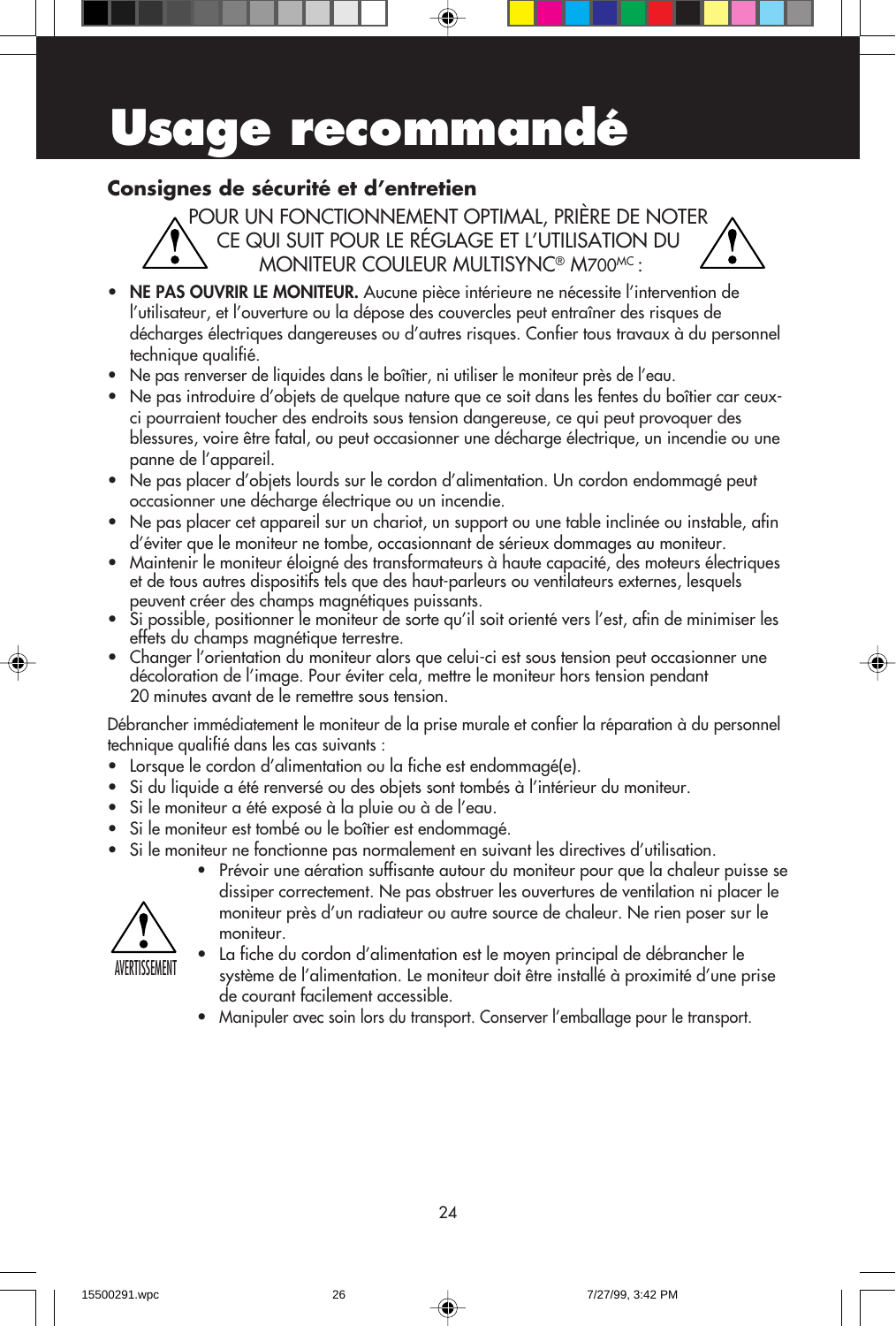### **Usage recommandé (suite)**



LA MODIFICATION DE LA POSITION ET DU RÉGLAGE DU MONITEUR PEUT RÉDUIRE LA FATIGUE DES YEUX, DES ÉPAULES ET DE LA NUQUE. OBSERVER LES DIRECTIVES CI-APRÈS LORS DU POSITIONNEMENT DU MONITEUR :

- Régler la hauteur du moniteur de sorte que le dessus de l'écran soit au niveau ou légèrement en-dessous du niveau des yeux. Les yeux doivent regarder légèrement vers le bas lorsque l'on regarde le milieu de l'écran.
- Positionner le moniteur à une distance minimale de 30 cm (12 po) et maximale de 70 cm (28 po) des yeux. La distance optimale est de 45 cm (18 po).
- Reposer ses yeux régulièrement en regardant vers un objet situé à au moins 6 m (20 pieds). Cligner régulièrement.



- Positionner le moniteur à un angle de 90° par rapport aux fenêtres et autres sources de lumière, afin de réduire au maximum les reflets et l'éblouissement. Régler l'inclinaison du moniteur de sorte que l'éclairage du plafond ne soit pas reflété sur l'écran.
- Si une lumière réfléchie rend la vision de l'écran difficile, utiliser un filtre anti-reflet.
- Nettoyer régulièrement le moniteur. Utiliser un chiffon sans peluches et non abrasif et une solution de nettoyage sans alcool, neutre, non abrasive ou un produit nettoyant pour vitres pour éliminer au maximum la poussière.
- Régler les commandes de luminosité et de contraste du moniteur pour améliorer la lisibilité.
- Utiliser un support de document placé près de l'écran.
- Positionner ce que l'on regarde le plus souvent (l'écran ou les documents de référence) directement devant soi pour réduire au maximum les mouvements de la tête lorsque l'on dactylographie.
- Consulter régulièrement un ophtalmologiste.

#### Ergonomie

Pour optimiser les avantages ergonomiques, observez les directives suivantes :

- Régler la luminosité jusqu'à ce que la trame de fond disparaisse.
- Ne pas placer la commande de contrate à son réglage maximum.
- Utiliser les commandes de format et position préprogrammées avec signaux standard .
- Utiliser le réglage couleur et les commandes gauche/droite préprogrammés.
- Utiliser des signaux non entrelacés avec fréquence de rafraîchissement vertical de 75 à 120 Hz.
- Ne pas utiliser la couleur bleu primaire sur fond foncé car cela rend la lecture difficile et peut occasionner de la fatigue oculaire en raison de contraste insuffisant.

Pour des informations plus détaillées sur l'établissement d'un environnement de travail sain, appeler NEC au (800) 820-1230, demander le service d'information par télécopieur NEC FastFacts au (800) 366-0476 et demander le document n° 900108 ou écrire à American National Standard for Human Factors Engineering of Visual Display Terminal Workstations - ANSI-HFS Standard No. 100-1988 - The Human Factors Society, Inc. P.O. Box 1369, Santa Monica, California 90406.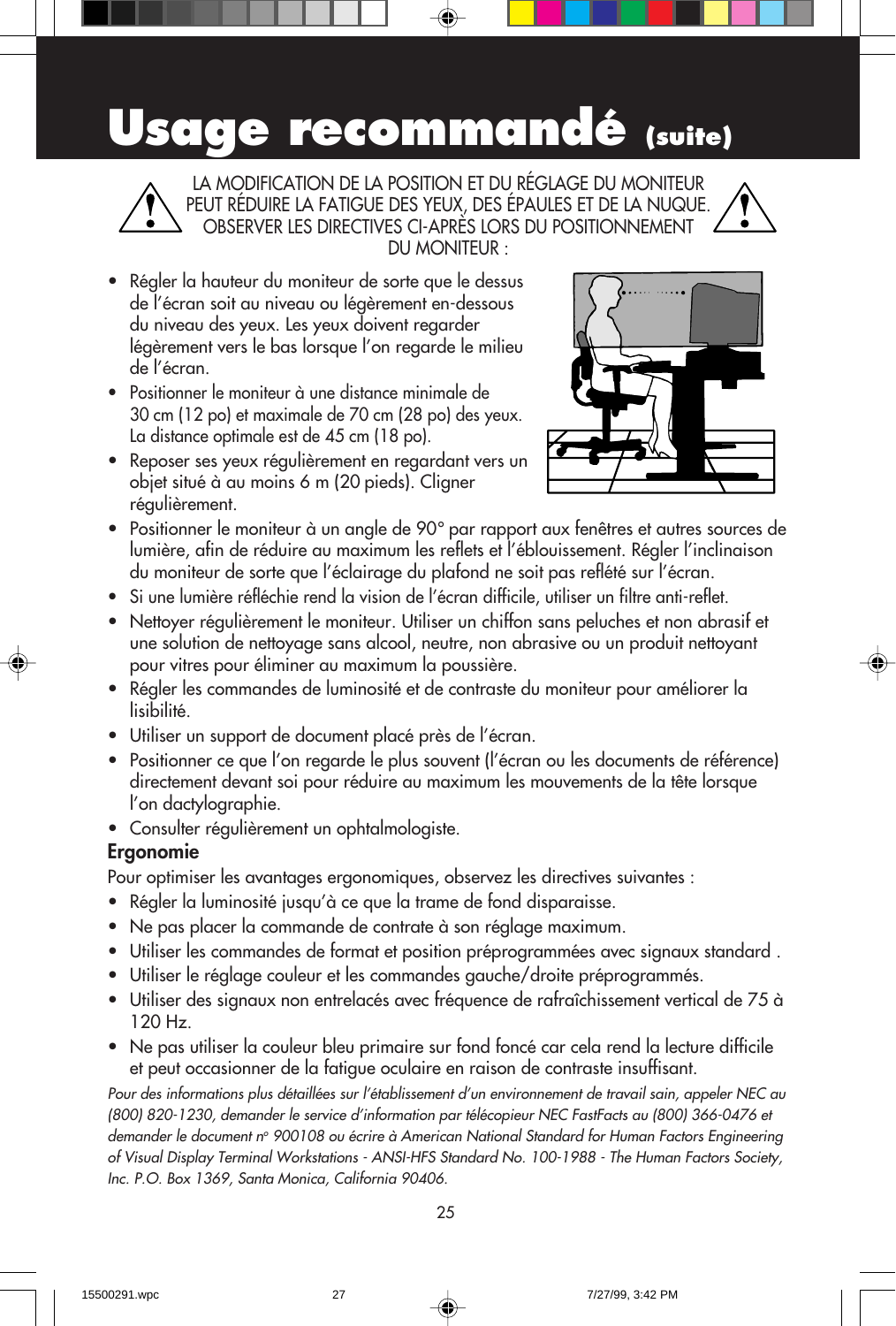# **Fiche technique**

### **Caractér. techniques Moniteur Remarques (EU)**<br>du moniteur MultiSync® Mzoo<sup>mc</sup>

**MultiSync® M700MC** 

♠

|                                                                                                                                                      | monisyng miyov                                                                                                                                                                                       |                                                                                                                                                                                                                                            |
|------------------------------------------------------------------------------------------------------------------------------------------------------|------------------------------------------------------------------------------------------------------------------------------------------------------------------------------------------------------|--------------------------------------------------------------------------------------------------------------------------------------------------------------------------------------------------------------------------------------------|
| Diagonale:<br>Tube cathodique<br>Surface utile :<br>Rayon:                                                                                           | 17 <sub>po</sub><br>15,6 po<br>1 210 mm                                                                                                                                                              | Déflexion de 90°, pas 0,25 mm,<br>TRC CROMACLEAR® peu profond,<br>luminophore à persistance moyenne-courte,<br>revêtement d'écran multicouche antistatique,<br>écran semi-foncée, masque perforé d'invar<br>et surface d'écran OptiClear®. |
| Vidéo:<br>Signal d'entrée<br>Sync:                                                                                                                   | ANALOGIQUE 0,7 Vp-p/75 ohms<br>Sync. séparée - niveau TTL<br>Sync. horizontale positif/négatif<br>Sync. verticale positif/négatif<br>Sync. composite (positif/négatif) (niveau TTL)                  |                                                                                                                                                                                                                                            |
| Couleurs d'affichage Entrée analogique :                                                                                                             | Nombre illimité de couleurs                                                                                                                                                                          | Dépend de la carte vidéo utilisée.                                                                                                                                                                                                         |
| Horizontale:<br>Gamme de<br>Verticale:<br>Synchronisation                                                                                            | 31 kHz à 70 kHz<br>55 Hz à 120 Hz                                                                                                                                                                    | Automatique<br>Automatique                                                                                                                                                                                                                 |
| Résolutions autorisées<br>Résolutions basées sur les fréquences<br>horizontales et verticales uniquement                                             | 640 x 480 @ 60 à 120 Hz<br>800 x 600 @ 55 à 110 Hz<br>832 x 624 @ 55 à 105 Hz<br>1 024 x 768 @ 55 à 87 Hz  NEC recommande une résolution à<br>1 152 x 870 @ 55 à 76 Hz<br>1 280 x 1 024 @ 55 à 65 Hz | Certains systèmes peuvent ne pas accepter<br>tous les modes listés.<br>85 Hz pour des performances d'affichage<br>optimales.                                                                                                               |
| Horizontale:<br>Zone d'affichage active<br>Verticale:<br>(réglages d'usine)                                                                          | 306 mm/12,0 pouces<br>230 mm/9,1 pouces                                                                                                                                                              | Dépend de la synchronisation du signal<br>utilisée et ne comprend pas la zone de bord.                                                                                                                                                     |
| Zone d'affichage active<br>(balayage complet)                                                                                                        | 316 mm/12,4 pouces<br>237 mm/9,3 pouces                                                                                                                                                              | Dépend de la synchronisation du signal<br>utilisée et ne comprend pas la zone de bord.                                                                                                                                                     |
| Entrée:<br>Système son<br>Sortie:<br>Microphone Sortie :                                                                                             | mini-fiche stéréo 3,5 mm, 500mVrms<br>Haut-parleur (1W + W stéréo) Casque d'écoute (mini-prise stéréo 3,5 mm)<br>mini-fiche 3,5 mm avec bloc d'alimentation                                          |                                                                                                                                                                                                                                            |
| Alimentation                                                                                                                                         | CA 100-120 V 50/60 Hz                                                                                                                                                                                |                                                                                                                                                                                                                                            |
| Tension d'alimentation                                                                                                                               | 1,5 A @ 100-120 V                                                                                                                                                                                    |                                                                                                                                                                                                                                            |
| <b>Dimensions</b>                                                                                                                                    | 403 mm (L) x 451 mm (H) x 450 mm (P)<br>15,9 pouces (L) x 17,8 pouces (H) x 17,7 pouces (P)                                                                                                          |                                                                                                                                                                                                                                            |
| Poids                                                                                                                                                | 17,1 kg<br>37,7 lbs                                                                                                                                                                                  |                                                                                                                                                                                                                                            |
| Considérations environnementales<br>Température de fonctionnement :<br>Humidité:<br>Altitude:<br>Température de stockage :<br>Humitié:<br>Altitude : | 10 °C à 35 °C/50 ° à 90 °F<br>30 % à 80 %<br>3,000m/10 000 pieds<br>$-20$ °C à +60 °C/-4 ° à +140 °F<br>10 % à 90 %<br>13,700m/45 000 pieds                                                          |                                                                                                                                                                                                                                            |

REMARQUE : Les caractéristiques techniques sont sujettes à changement sans préavis

◈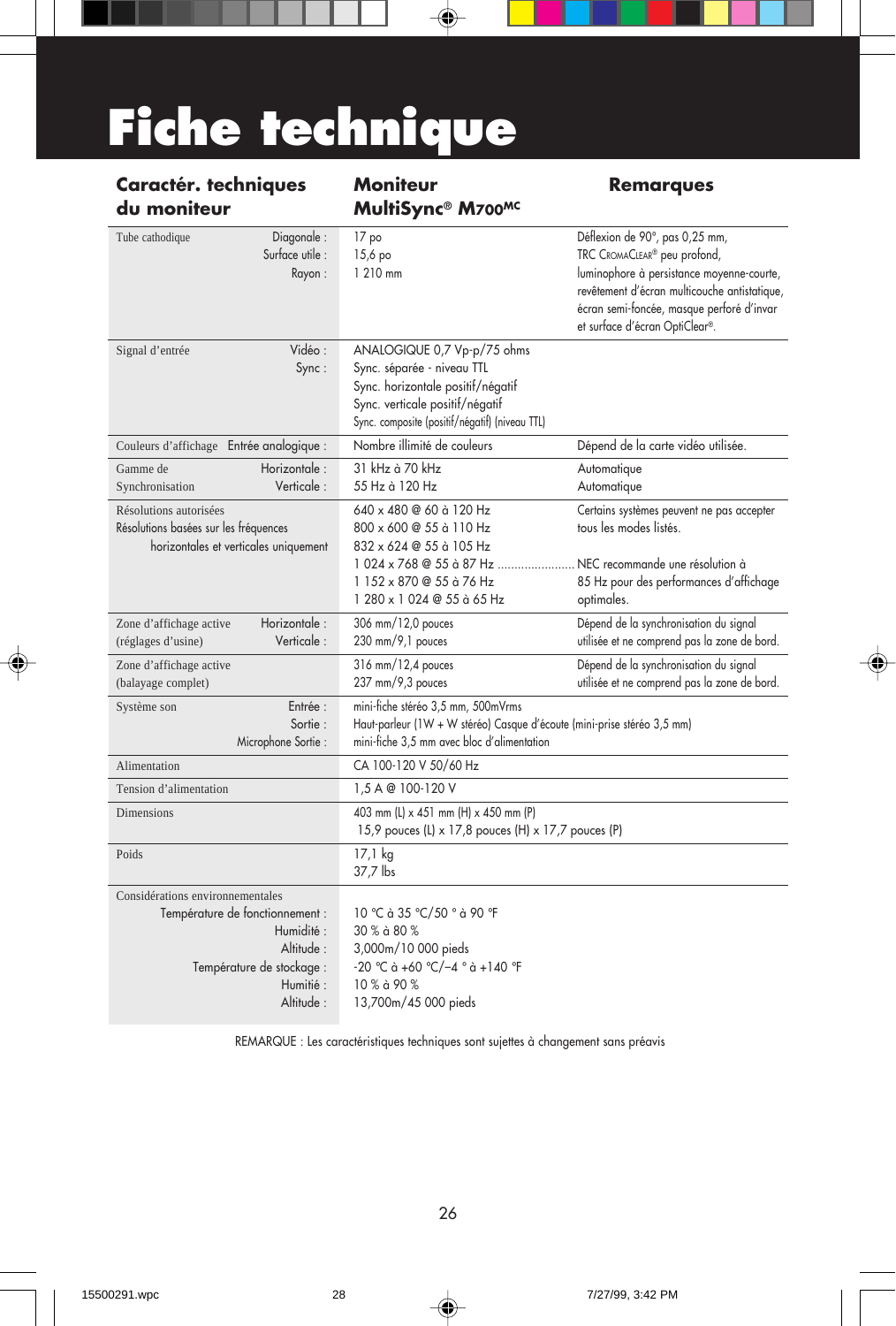## **Fonctions**

TRC CROMACLEAR® peu profond : Assure une qualité d'image supérieure. Faisant appel à un masque perforé, les points phosphorescents apparaissent elliptiques lorsqu'ils sont illuminés, assurant ainsi des images plus nuancées et profondes.

Surface d'écran OptiClear® : Réduit la réflexion et l'éblouissement et augmente le contraste sans sacrifier le niveau de netteté, la clarté ni la luminosité. En plus de la technologie TRC d'écran plat carré, un écran à haut contraste avec un pas de 0,25 mm procure des textes et des graphiques clairs et détaillés.

Masque perforé d'invar : Des trous elliptiques dans la fine feuille de métal derrière le verre de la surface TRC correspondent aux points phosphorescents sur la surface intérieure du plateau du TRC, permettant au bon faisceau électronique (rouge, vert, bleu) d'atteindre la bonne substance fluorescente de couleur pour optimiser la mise au point, la luminosité et les couleurs.

Système de commande AccuColor® : Permet de régler les couleurs à l'écran et de personnaliser la précision des couleurs selon diverses normes.

Commandes OSM<sup>MC</sup> (Gestionaire à l'écran) : Permet de régler facilement et rapidement tous les éléments de l'image de l'écran via les menus à l'écran simples à utiliser.

Fonctions ErgoDesign® : Améliore l'ergonomie humaine pour améliorer l'environnement de travail, protéger la santé de l'utilisateur et épargner de l'argent. On peut citer comme exemple les commandes OSM pour un réglage rapide et facile de l'image, un socle inclinable et rotatif pour un meilleur confort de visualisation et la conformité aux directives MPRII concernant les réductions d'émissions.

Plug and Play: La solution Microsoft® avec le système d'exploitation Windows®95/98 facilite la configuration et l'installation en permettant au moniteur d'envoyer ses capacités (telles que le format et les résolutions d'écran acceptés) directement à l'ordinateur, optimisant ainsi automatiquement les performances d'affichage.

Système IPMMC (Intelligent Power Manager/Gestionnaire d'énergie intelligent) : Procure des méthodes d'économie d'énergie novatrices qui permettent au moniteur de passer à un niveau de consommation d'énergie plus faible lorsqu'il est allumé mais non utilisé, épargnant deux tiers des coûts énergétiques, réduisant les émissions et diminuant les coûts de conditionnement d'air du lieu de travail.

Technologie Reduced Magnetic Field<sup>MC</sup> (Champs magnétiques réduits) : Réduit les émissions de champs magnétiques et électriques alternatifs et l'électricité statique, dans un but de réduire les risques potentiels découlant d'une utilisation prolongée d'un moniteur d'ordinateur.

Technologie à fréquence multiple : Règle automatiquement le moniteur à la fréquence de la carte vidéo, affichant ainsi la résolution requise.

Capacité FullScan<sup>MC</sup> (Balayage complet) : Permet d'utiliser la totalité de la surface d'écran dans la plupart des résolutions, augmentant ainsi de façon significative la taille de l'image.

OSM Display Screen Copyright 1999 par NEC Technologies, Inc.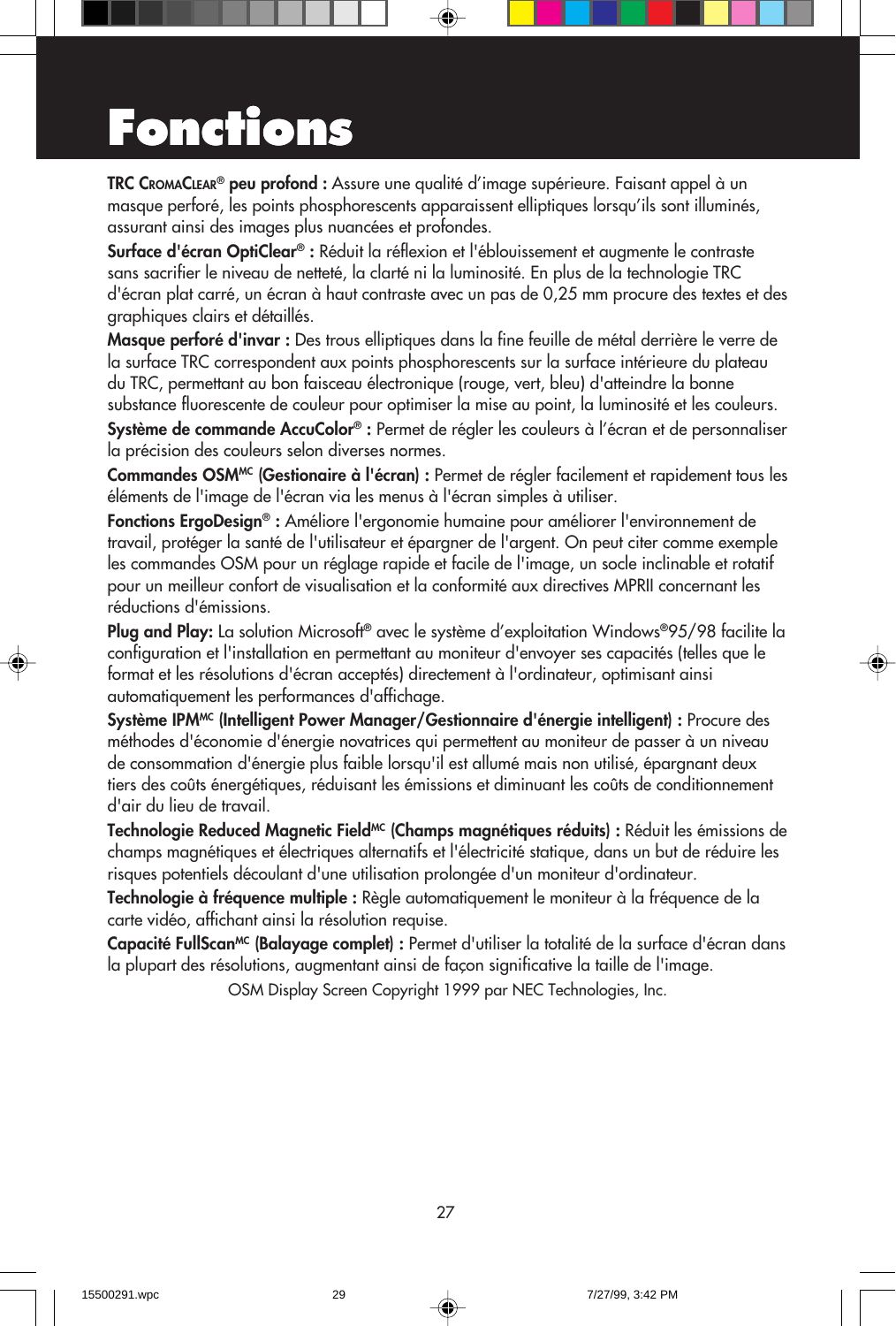# **Dépannage**

#### **Pas d'image**

- La carte vidéo doit être complètement introduite dans son logement.
- La touche d'alimentation et le commutateur d'alimentation de l'ordinateur doivent être en position ON (Marche).
- Le câble d'interface doit être bien connecté à la carte vidéo/l'ordinateur.
- Vérifier si les broches du connecteur ne sont pas pliées ou renfoncées.

### **L'image défile ou est instable**

- Le câble d'interface doit être bien fixé à l'ordinateur.
- Contrôler la répartition des broches et la synchronisation de signal du moniteur et la carte vidéo en respectant les synchronisations et la répartition des broches recommandées.
- Si l'adaptateur de câble Macintosh est utilisé, vérifier la connexion au préalable ou s'assurer si la carte vidéo est compatible Macintosh et si la carte est bien mise en place dans l'ordinateur.

#### **La DEL sur le moniteur n'est pas allumée** (aucune couleur, verte, orange ou jaune, n'est visible)

• Le commutateur d'alimentation doit être en position ON et le cordon d'alimentation doit être connecté.

### **L'image est floue ou les couleurs semblent brouillées**

- Régler les commandes de luminosité et de contraste.
- Accéder à la commande Degauss via les commandes OSMMC. Activer la commande Degauss.
	- ATTENTION : Un intervalle d'au moins 20 minutes doit s'écouler avant que la commande Degauss ne soit utilisée une seconde fois lorsqu'il n'y a pas de commutation entre les modes.

### **L'image danse ou une trame onduleuse est présente sur l'image**

• Éloigner du moniteur les appareils électriques qui peuvent occasionner des interférences électriques.

• Voir à l'intérieur de la couverture du guide pour les informations FCC.

#### **Les bords de l'image affichée ne sont pas carrés**

- Utiliser les commandes de géométrie OSM pour redresser les bords.
- Si possible, orienter l'avant du moniteur vers l'est.

### **L'image affichée n'est pas centrée, est trop petite ou trop large**

• Utiliser les commandes de format et de positionnement OSM pour ajuster l'image.

#### **Pas de son**

- Vérifier si les câble sain d'entrée est bien branché.
- Vérifier si "sourdine" est activé.
- Vérifier si le volume dans OSM est réglé au minimum.

### **Le micrpophone ne fonctionne pas**

- Vérifiez si le câble du microphone est bien brancé.
- Inversez les connecteurs pour microphone et haut-parlieur.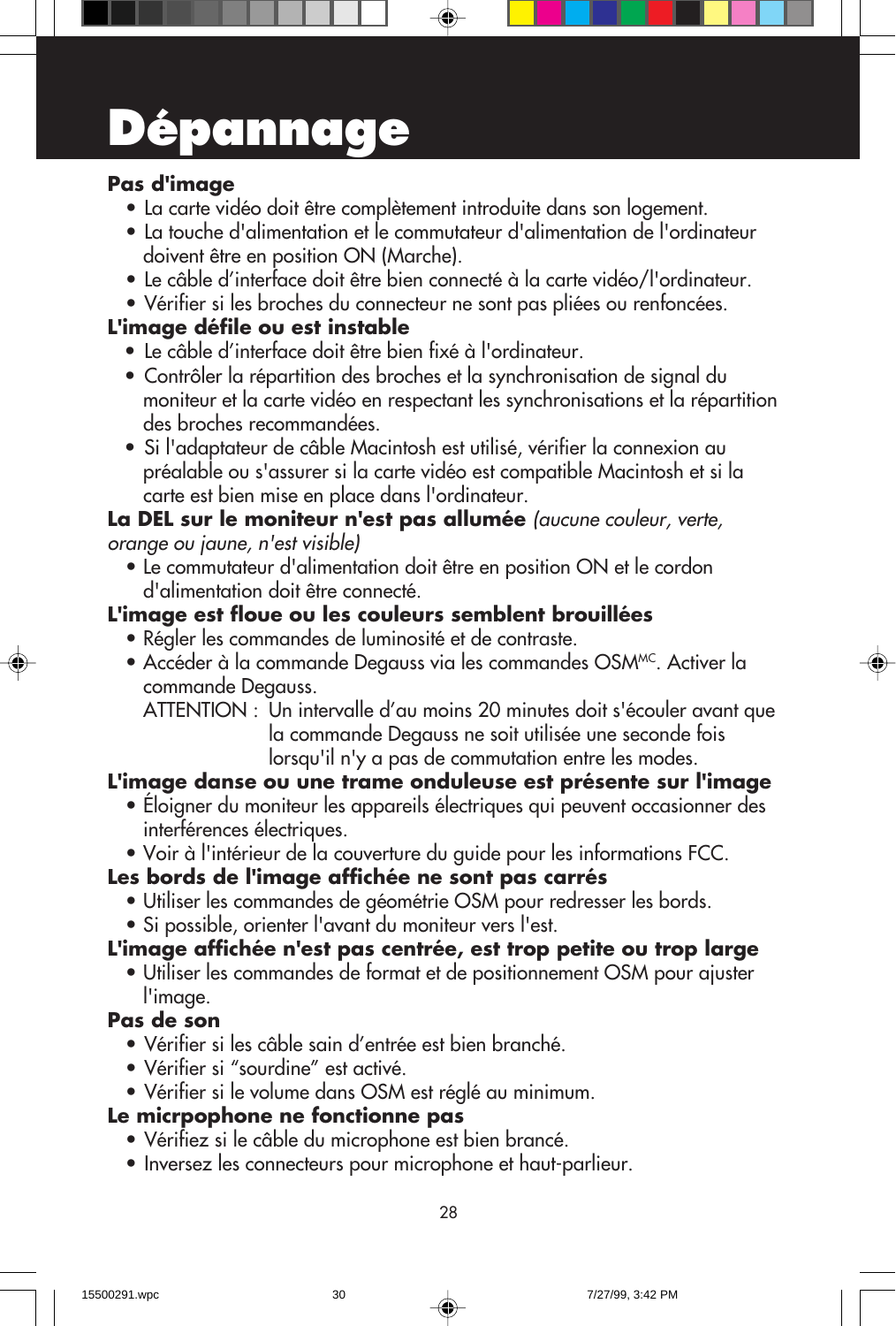# **Références**

### **• BBS (978) 742-8706**

Le système de babillard électronique NEC Technologies est un service électronique accessible avec votre système et un modem. Les paramètres de communication sont : 300/1200/2400/9600/14,4 k/28,8 k bps, pas de parité, 8 bits de données, 1 bit d'arrêt

### **• Service à la clientèle/ Assistance technique (800) 632-4662**

### **Télécopieur (978) 742-7049**

### **• Canaux électroniques :**

| Courrier électronique        |
|------------------------------|
| Internet (e-mail) :          |
| Site internet ftp :          |
| World Wide Web :             |
| Produit enregistré :         |
| Fichier INF Windows® 95/98 : |
|                              |

tech-support@nectech.com ftp.nectech.com http://www.nectech.com http//www.nectech.com/productregistration http://cssweb.nectech.com/common/drivers.htm Ensuite, télécharger le fichier NECMSINF.ZIP

| • Informations FastFacts <sup>MC</sup>          | $(630)$ 467-4363                                                                                                            |                    |
|-------------------------------------------------|-----------------------------------------------------------------------------------------------------------------------------|--------------------|
| <b>INFORMATION</b>                              | <b>DESCRIPTION</b>                                                                                                          | <b>N° DOCUMENT</b> |
| Moniteur MultiSync <sup>®</sup> M700MC          | Informations détaillées sur le moniteur                                                                                     | 157201             |
| Glossaire                                       | Définition des termes en relation<br>avec les fonctions, les caractéristiques<br>et l'installation du moniteur<br>MultiSync | 900203             |
| Informations complémentaires                    | Noms et adresses d'autres<br>groupes impliqués dans les<br>normes et les fonctions<br>du moniteur MultiSync                 | 900204             |
| Connexion Macintosh                             | Informations détaillées sur le<br>raccordement du moniteur MultiSync<br>à un Macintosh                                      | 153006             |
| Environnement de travail sain                   | Informations détaillées sur<br>l'établissement d'un environnement<br>de travail sain                                        | 900108             |
| · Info docum. & vente                           | (800) NEC-INFO [(800) 632-4636]                                                                                             |                    |
| • Commande de produits MultiSync (800) 820-1230 | [Pour logiciels et accessoires]                                                                                             |                    |

**• Téléventes (800) 284-4484**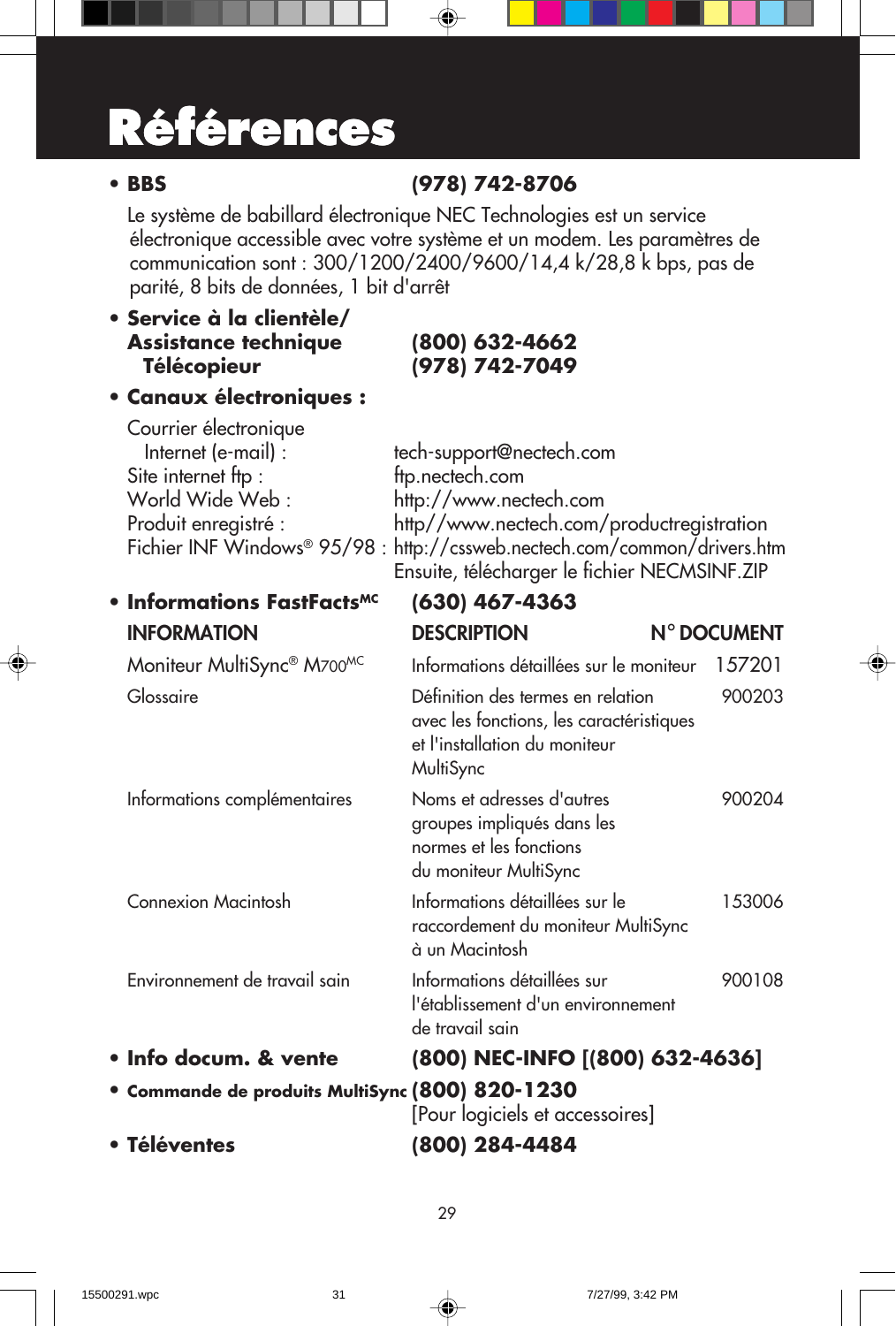# **Garantie limitée**

NEC Technologies, Inc. (ci-après «NECTECH») garantit que ce produit est exempt de vice de fabrication et de main-d'oeuvre et, selon les conditions énoncées ci-dessous, accepte de réparer ou remplacer, à sa discrétion, toute pièce de l'appareil concerné qui s'avérerait défectueuse et ce, pendant une période de trois (3) ans à partir de la date d'achat initial. Les pièces de rechange sont garanties pendant quatre-vingt dix (90) jours. Les pièces de rechange ou unités peuvent être neuves ou reconditionnées et seront conformes aux spécifications des pièces et des unités d'origine.

Cette garantie vous accorde des droits légaux spécifiques auxquels peuvent s'ajouter d'autres droits pouvant varier d'une juridiction à l'autre. Cette garantie est limitée à l'acheteur d'origine du produit et n'est pas transférable. Cette garantie couvre uniquement les composants fournis par NECTECH. Une réparation requise à la suite de l'utilisation des pièces provenant d'un tiers n'est pas couverte par cette garantie. Pour être couvert par cette garantie, le produit doit avoir été acheté aux États-Unis ou au Canada par l'acheteur d'origine. Cette garantie couvre uniquement la distribution du produit aux États-Unis ou au Canada par NECTECH. Aucune garantie n'est offerte à l'extérieur des États-Unis et du Canada. La preuve d'achat sera exigée par NECTECH pour prouver la date d'achat. Une telle preuve d'achat doit être une facture de vente d'origine ou un reçu reprenant le nom et l'adresse du vendeur, de l'acheteur et le numéro de série du produit.

Pour obtenir un service au titre de la garantie, vous devez expédier le produit en port prépayé ou le déposer chez le revendeur agréé qui vous l'a vendu ou dans un autre centre autorisé par NECTECH, soit dans l'emballage d'origine, soit dans un emballage similaire procurant un niveau équivalent de protection. Avant de retourner tout produit à NECTECH, vous devez d'abord obtenir une autorisation de retour de marchandise en composant le 1-800-632-4662.

Le produit ne pourra avoir été enlevé ou modifié, réparé ou entretenu au préalable par personne d'autre que du personnel technique autorisé par NECTECH, et le numéro de série du produit ne pourra pas avoir été enlevé. Pour être couvert par cette garantie, le produit ne pourra pas avoir été soumis à l'affichage d'une image fixe pendant de longues périodes de temps résultant en une persistance de l'image, un accident, une utilisation incorrecte ou abusive ou une utilisation contraire aux directives contenues dans le guide de l'utilisateur. Une seule de ces conditions annulera la garantie.

NECTECH NE POURRA ÊTRE TENUE RESPONSABLE DE DOMMAGES DIRECTS, INDIRECTS, ACCIDENTELS, SECONDAIRES OU D'AUTRES TYPES DE DOMMAGES RÉSULTANT DE L'UTILISATION D'UN PRODUIT QUI N'ENTRENT PAS SOUS LA RESPONSABILITÉ DÉCRITE CI-DESSUS. CES GARANTIES REMPLACENT TOUTE AUTRE GARANTIE EXPLICITE OU IMPLICITE, Y COMPRIS, MAIS SANS S'Y LIMITER, TOUTE GARANTIE DE QUALITÉ MARCHANDE OU D'APTITUDE À UNE FIN PARTICULIÈRE. CERTAINES JURIDICTIONS NE PERMETTANT PAS L'EXCLUSION DE GARANTIES IMPLICITES OU LA LIMITATION OU L'EXCLUSION DE RESPONSABILITÉ POUR DOMMAGES ACCIDENTELS OU SECONDAIRES, LES EXCLUSIONS OU LIMITATIONS CI-DESSUS POURRAIENT NE PAS S'APPLIQUER DANS VOTRE CAS.

Ce produit est garanti selon les termes de cette garantie limitée. Les consommateurs doivent savoir que les performances du produit peuvent varier selon la configuration du système, le logiciel, l'application, les données du client et la manière dont le produit est utilisé par l'opérateur, ainsi que d'autres facteurs. Bien que les produits NECTECH soient considérés compatibles avec de nombreux systèmes, la mise en oeuvre fonctionnelle du produit peut varier d'un client à l'autre. Par conséquent, l'adéquation d'un produit à un besoin ou une application spécifique doit être déterminée par le consommateur et n'est pas garantie par NECTECH.

Pour connaître le nom du centre de service technique agréé NECTECH le plus proche, appeler NECTECH au 1-800-632-4662.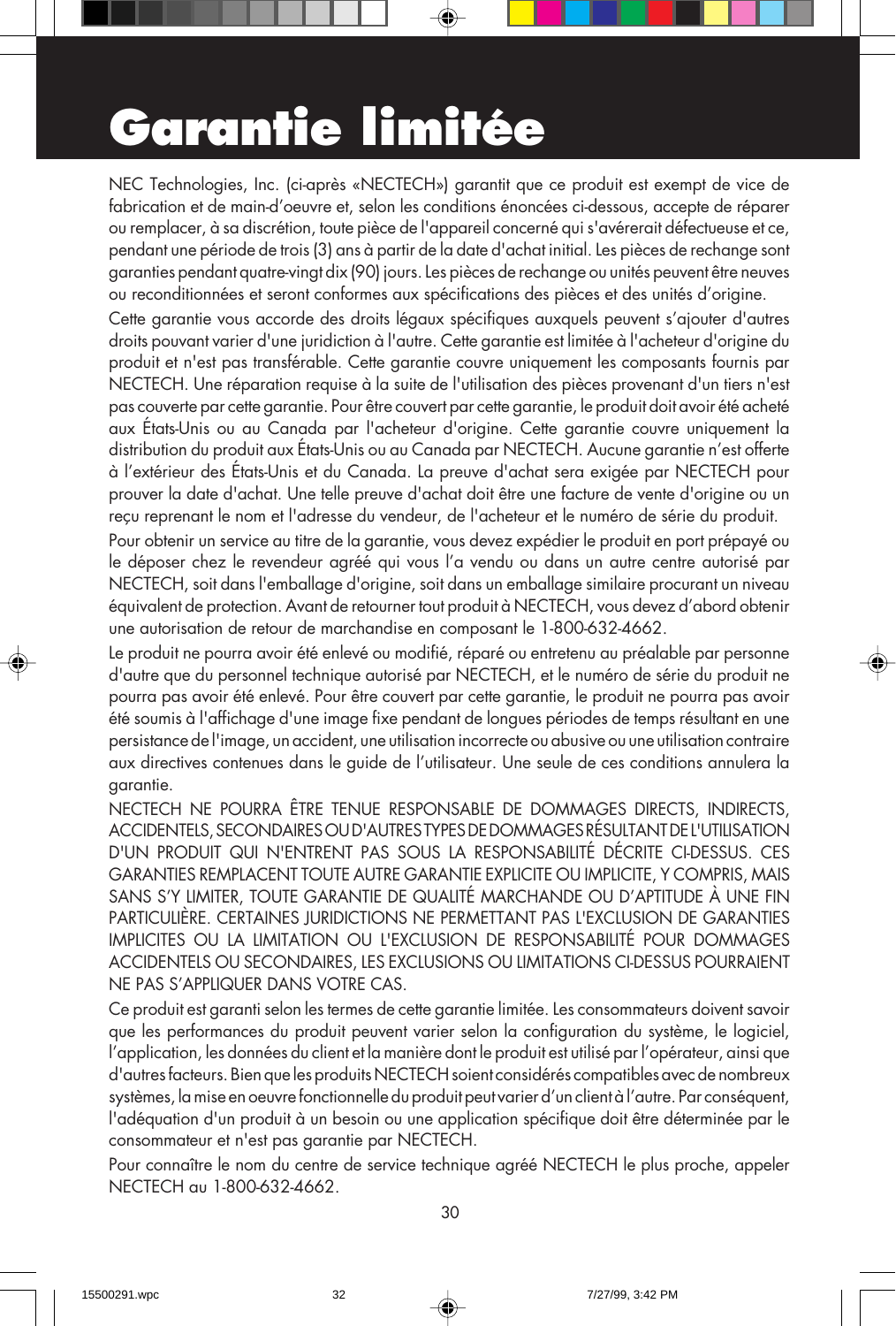### **TCO'92**



Ce modèle répond à la directive TCO'92 traitant des exigences en matière de champs électriques à basse fréquence, champs magnétiques, électricité statique et extinction automatique.

Pour obtenir des informations détaillées sur le document des critères environnementaux, adressez-vous à :

> TCO Development Unit SE-114 94 Stockholm SUÈDE Numéro de télécopieur : +46 8 782 92 07 Courriel (Internet) : development@tco.se

Vous pouvez aussi obtenir des informations à jour sur les produits approuvés et étiquetés TCO'92 en visitant le site Web http://www.tco-info.com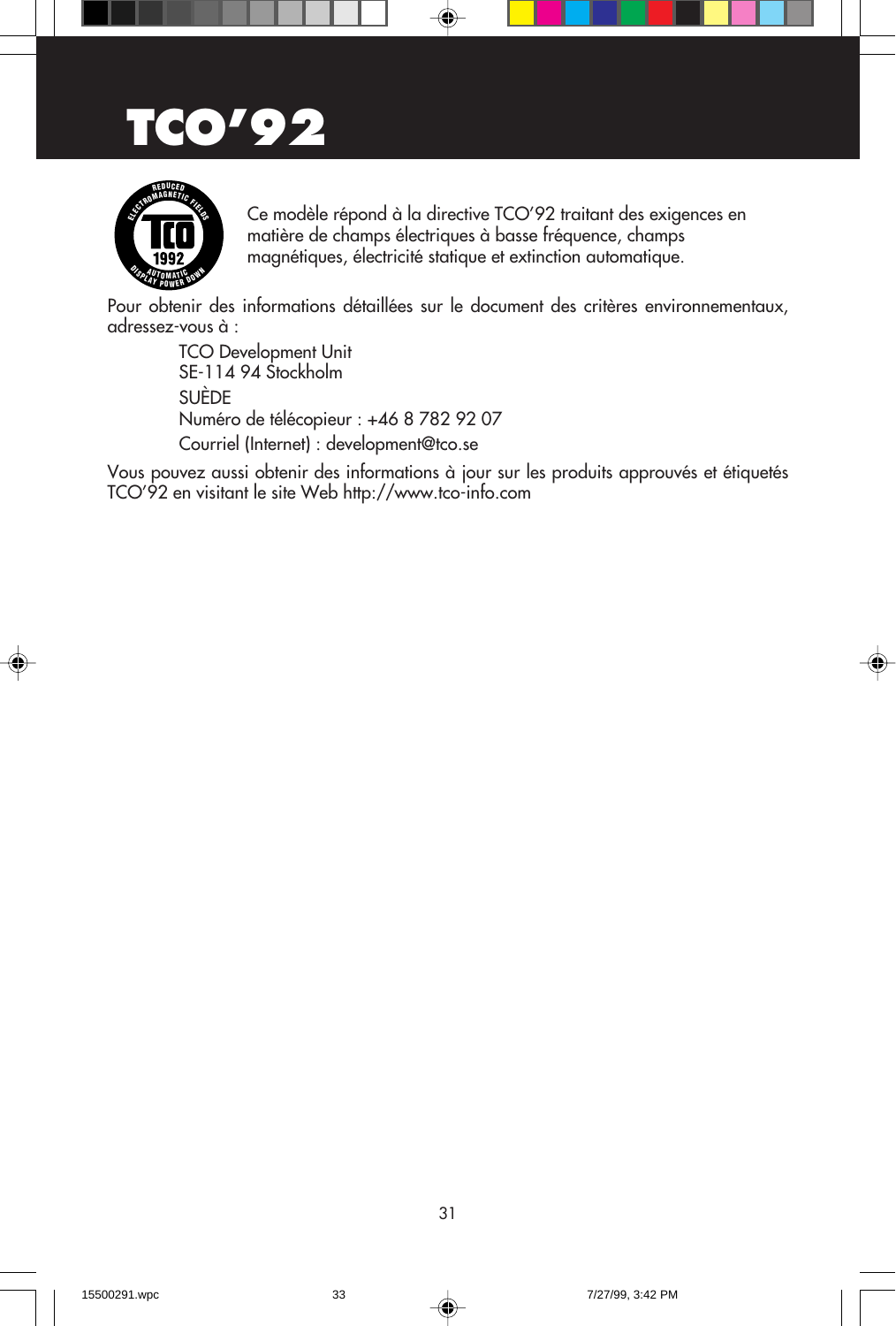### **Série Multimedia NEC**

#### **AVIS DE PROPRIÉTÉ EXCLUSIVE ET DE DÉGAGEMENT DE RESPONSABILITÉ**

Les informations contenues dans ce document, y compris tous les designs et matériel s'y rapportant, sont la propriété de NEC Technologies et/ou ses concédants. NEC Technologies se réserve les droits de fabrication brevetée, les droits d'auteurs et autres propriétés exclusives à ce document, y compris tous les droits de design, de fabrication, de reproduction, d'utilisation et de vente y afférent, à condition que ces droits n'ont pas été directement délivrés à d'autres.

Les produits de NEC Technologies dont il est question dans ce document sont garantis conformément aux termes de la déclaration de garantie limitée accompagnant chaque produit. Cependant, les performances réelles de chaque produit dépendent de facteurs tels que la configuration du système, les données du client et la manière dont le produit est utilisé. Étant donné que la mise en oeuvre fonctionnelle du produit peut varier d'un client à l'autre, l'adéquation et l'application de configurations spécifiques du produit peuvent être déterminées par le client et ne sont pas garanties par NEC Technologies.

Afin de permettre l'amélioration du design et des caractéristiques techniques, les informations contenues dans ce document sont sujettes à modifications sans préavis. La reproduction totale ou partielle de ce document sans l'accord préalable de NEC Technologies est interdite.

### DÉCLARATION DE CONFORMITÉ

Cet appareil est conforme à l'article 15 du règlement de la FCC. L'utilisation est soumise à deux conditions. 1) Cet appareil ne peut pas occasionner d'interférences nuisibles, et 2) cet appareil doit accepter toutes interférences reçues, y compris les interférences qui peuvent occasionner un mauvais fonctionnement.

| Partie responsable américaine :<br>Adresse: | NEC Technologies, Inc.<br>1250 N. Arlington Heights Road<br>Itasca, Illinois 60143 |
|---------------------------------------------|------------------------------------------------------------------------------------|
| $N^{\circ}$ tél. :                          | (630) 467-5000                                                                     |
| Type de produit :                           | Moniteur d'ordinateur                                                              |

Classification de l'appareil : Périphérique classe B Modèle : JC-1735VMA-3



*Nous déclarons par la présente que l'appareil mentionné ci-dessus est conforme aux normes techniques spécifiées dans le règlement de la FCC.*

MultiSync est une marque déposée de NEC Technologies, Inc. aux États-Unis et de NEC Home Electronics, Ltd. au Canada, au R.-U., en Allemagne, en France, en Espagne, en Italie, en Autriche, au Benelux, en Suisse, au Danemark, en Finlande et en Arabie Saoudite. CROMACLEAR, AccuColor, OptiClear et ErgoDesign sont des marques déposées de NEC Technologies, Inc. aux États-Unis et au Canada. M700, Reduced Magnetic Field, IPM, FastFacts, FullScan et OSM sont des marques déposées de NEC Technologies aux États-Unis et au Canada. NEC est une marque déposée de NEC Corporation. Copyright 1999 par NEC Technologies, Inc. OSM Display Screens Copyright 1999 par NEC Technologies, Inc. Windows est une marque déposée de Microsoft Corporation. **ENERGY STAR** est une marque déposée aux États-Unis. Tous les autres noms de marques et de produits sont des marques de commerce ou des marques déposées de leurs propriétaires respectifs.

En tant que partenaire **ENERGY STAR®**, NEC Technologies a veillé à ce que ce produit respecte les normes **ENERGY STAR** en matière de rendement énergétique. Le logo **ENERGY STAR** ne représente aucun aval par l'EPA de quelque produit ou service que ce soit.





No de pièce 15500291 Imprimé aux Chine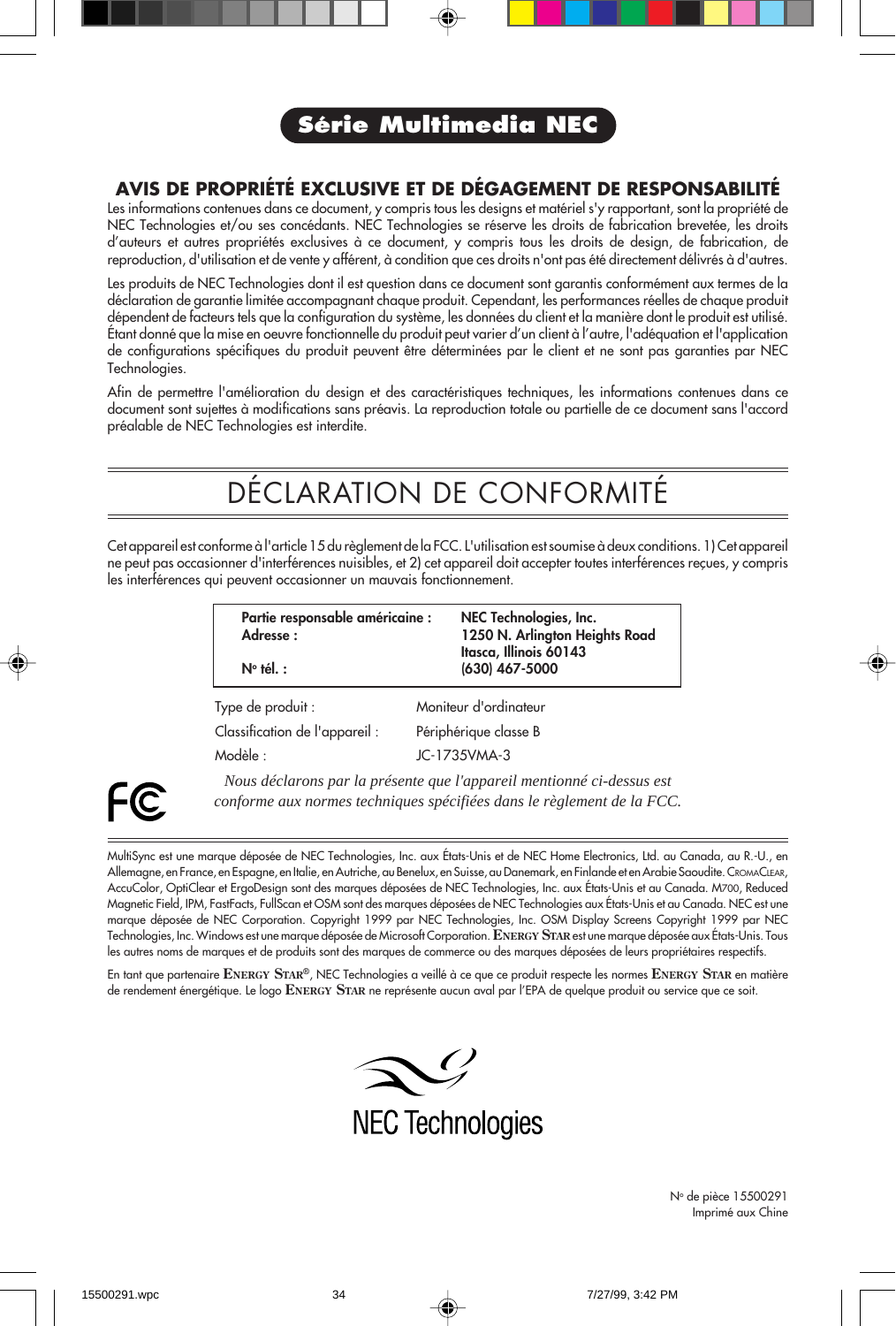### **NOTES**

◈

33

 $\blacklozenge$